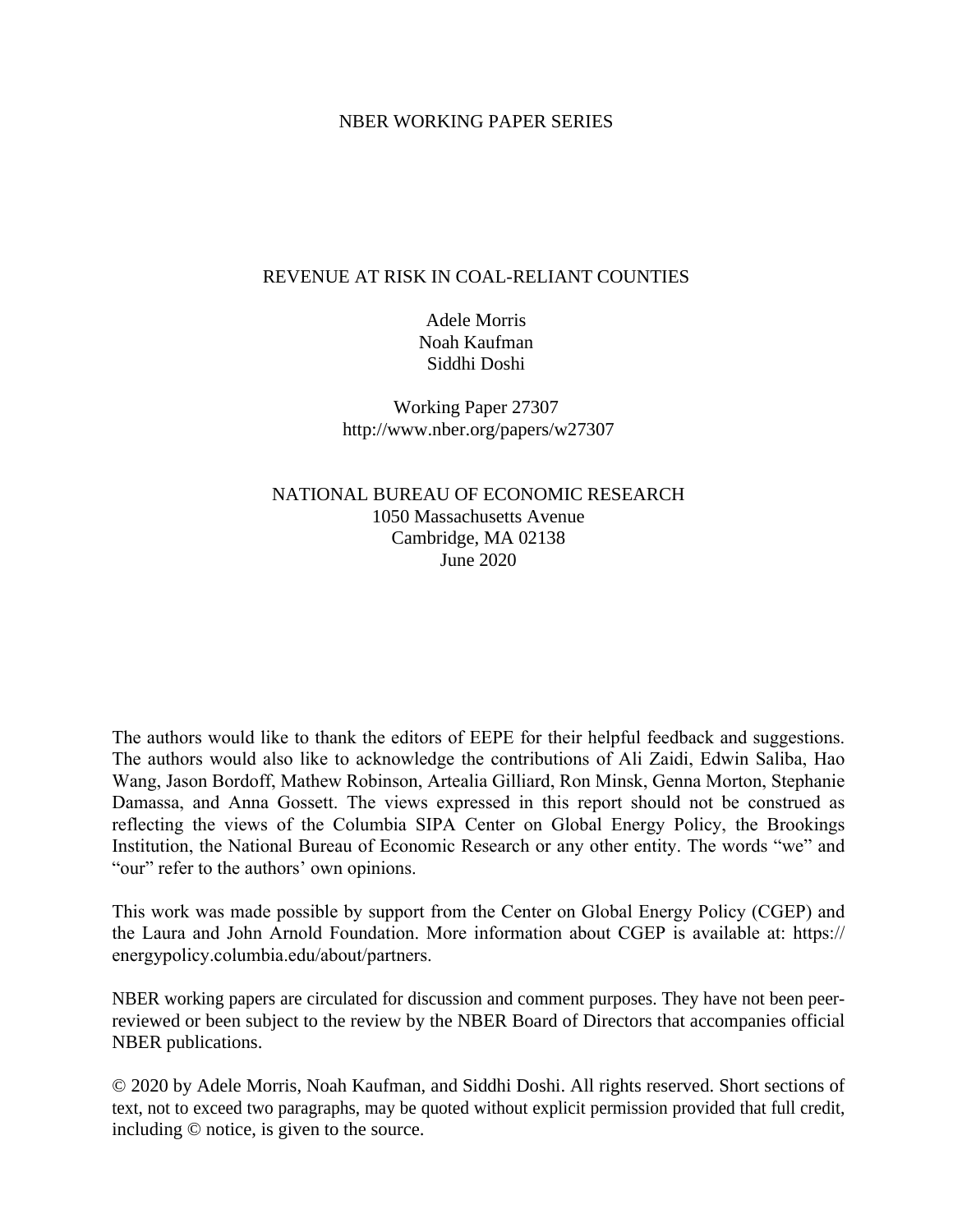Revenue at Risk in Coal-Reliant Counties Adele Morris, Noah Kaufman, and Siddhi Doshi NBER Working Paper No. 27307 June 2020 JEL No. H2,H7,H71,H74,H83,Q32,Q4,Q48,Q5,Q52,Q54,Q58,R11

#### **ABSTRACT**

This paper examines the implications of a carbon-constrained future on coal-reliant county governments in the United States. We review modeling projections of coal production under reference and climate policy scenarios and argue that some state and local governments face important revenue risks. Complex systems of revenue and intergovernmental transfers, along with insufficiently-detailed budget data, make it difficult to parse out just how exposed jurisdictions are to the coal industry. A look at three illustrative counties shows that coal-related revenue may fund a third or more of their budgets. When the results of regression analysis of 27 coal-reliant counties are extrapolated outside the sample to the demise of the industry, they suggest these counties could lose on average about 20 percent of their revenue. This does not account for the potential downward spiral of other revenues as the collapse of the dominant industry erodes the tax base. Coal-dependent communities have issued a variety of outstanding bonds that will mature in a time frame in which climate policy is likely. Our review of illustrative bonds indicates that municipalities have not appropriately characterized their coal-related risks. Ratings agencies are only now beginning to document the hazardous exposure of some local governments to the coal industry. Climate policies can be combined with investments in coal-dependent communities to support their financial health. A logical source of funding for such investments would be the revenues from a price on carbon dioxide emissions, a necessary element of any costeffective strategy for addressing the risks of climate change. We discuss how a small fraction of revenue from a federal carbon price in the United States could fund billions of dollars in annual investments in the economic development of coal-dependent communities and direct assistance to coal industry workers.

Adele Morris Brookings Institution 1775 Massachusetts Ave NW Washington, DC 20036 AMorris@brookings.edu

Noah Kaufman Columbia University School of International and Public Affairs 420 West 118th Street New York, NY 10027 Nk2792@columbia.edu

Siddhi Doshi Brookings Institution 1775 Massachusetts Ave NW Washington, DC 20036 SDoshi@brookings.edu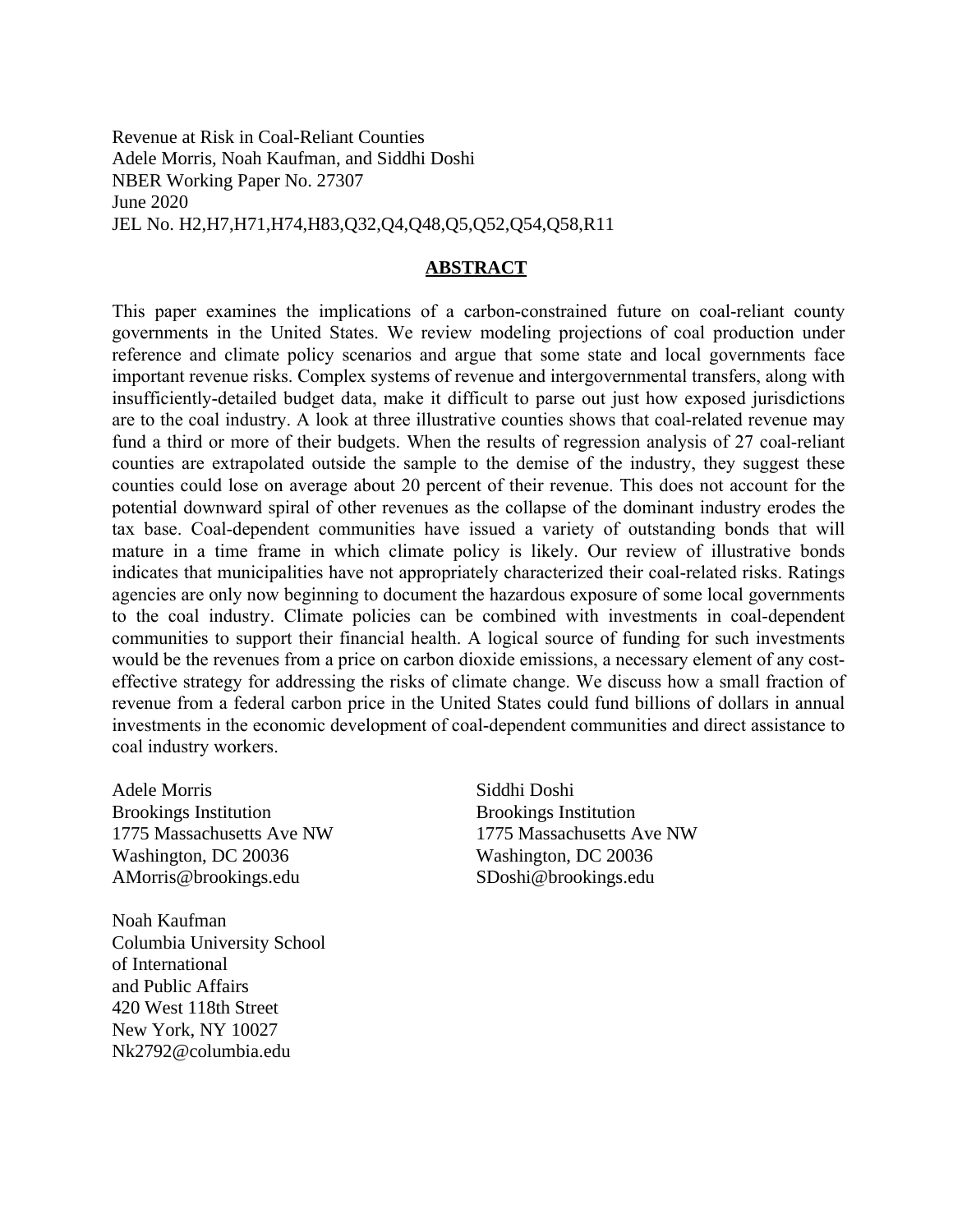## **1. Introduction**

Some governments across the United States rely heavily on revenues that derive directly or indirectly from fossil fuel production. Those most reliant on coal face a particularly risky fiscal future. Coal production in the United States has already declined significantly over the past decade, and if federal climate policy is implemented, coal production is likely to decline even more precipitously. In that scenario, coal-dependent jurisdictions will experience a steep fall in economic activity, shrinking revenue, falling property values, and a dislocated workforce. Policymakers may be able to head off some of this disproportionate burden with the right mix of offsetting policies, but much research remains to ascertain the most effective approaches.

We begin with a review of the history of US coal production and projections with and without new policies, including evidence on where in the United States climate policy will have the greatest impact on coal production. Then we analyze revenue and budget data for select county governments across the United States to understand their dependence on coal and how their fiscal conditions are likely to deteriorate in a carbon-constrained future. We find that coal-related revenue may fund a third or more of their budgets. Regression analysis of 27 coal-reliant counties outside the same suggests they could lose on average about 20 percent of their revenue with the demise of the industry. To learn from other contexts, we consider previous instances in which geographically concentrated industries have collapsed and explore the extent to which policy responses buffered the impact.<sup>[1](#page-2-0)</sup>

Coal-dependent communities have issued a variety of outstanding bonds, and the risk of collapse of the coal industry threatens their ability to repay them. Our review of illustrative bonds indicates that municipalities have not appropriately characterized their coal-related risks. Ratings reports are only now beginning to document the risks associated with the exposure of some local governments to the coal industry.

Climate policies can be combined with investments in coal-dependent communities to support their financial health. A logical source of funding for such investments would be the revenues from a price on carbon dioxide emissions, a necessary element of any cost-effective strategy for addressing the risks of climate change. We discuss how a small fraction of revenue from a federal carbon price in the United States could fund billions of dollars in annual investments in the economic development of coal-dependent communities and direct assistance to coal industry workers.

# **2. Quantifying the fiscal exposure to coal**

To understand the coal industry's profound effects on economic conditions in coal-producing jurisdictions, it helps to reflect on how dramatically production has shifted in recent years and how climate policy could hasten the decline of the industry. As shown in [Figure 1,](#page-3-0) US coal consumption nearly tripled between the early 1960s and 2000s, with growth disproportionately in the Powder River Basin in Wyoming and Montana. The abundant resource led to fiscal systems that depended on it, and from a distributional standpoint it made sense to pass the

<span id="page-2-0"></span><sup>&</sup>lt;sup>1</sup> This paper draws heavily from Morris et al.  $(2019)$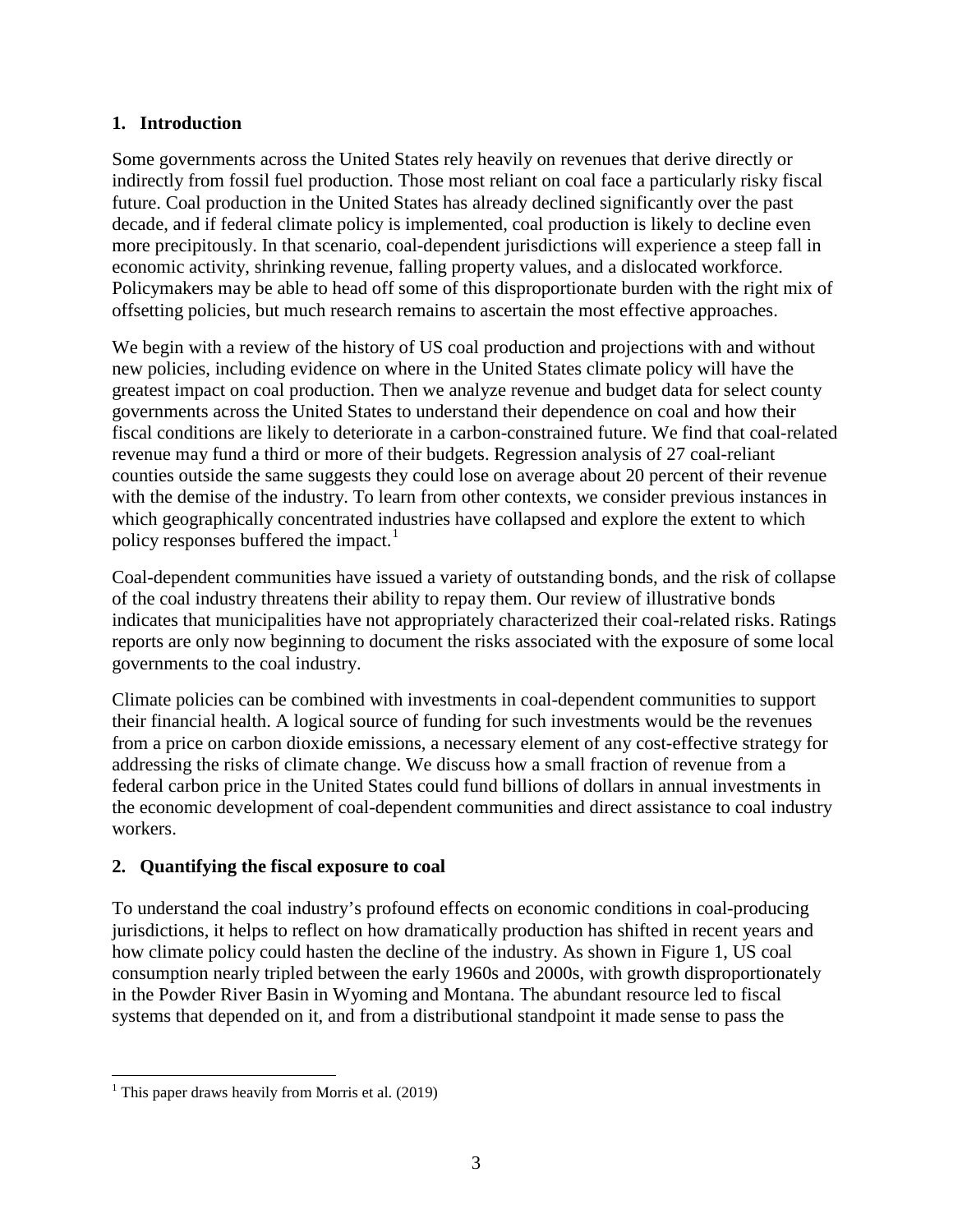incidence to out-of-state coal buyers. But between 2007 and 2017, the tide turned, and total coal production in the United States declined by 32 percent.



<span id="page-3-0"></span>**Figure 1. Tons of coal output per year, by U.S. region (1949-2018)**

As shown in [Figure 2,](#page-4-0) coal remains the second-largest fuel for electricity generation in the country, trailing only natural gas, and generates over one quarter of all US electricity (EIA 2019a). The United States has not had a federal climate policy, but much like a carbon price would, the declining price of natural gas over the past decade has made coal-fired power plants less competitive relative to natural gas-fired power plants (Cullen and Mansur 2017). This has been the primary driver of the decline in coal use (Conglianese et al. 2020). To a lesser extent, other factors also drove coal's decline, including declining costs of renewable power, slowerthan-expected increases in US electricity demand (caused by the Great Recession and improved efficiency), weak exports, and air quality regulations (Houser et al. 2017; Kolstad 2017). Coalfired power plant retirements peaked in 2015 when the Mercury and Air Toxics Standards (MATS) rule went into effect (EIA 2018), but retirements in 2018 were not far behind. As shown in [Figure 3,](#page-4-1) industrial uses of coal have not offset its decline in the US power sector.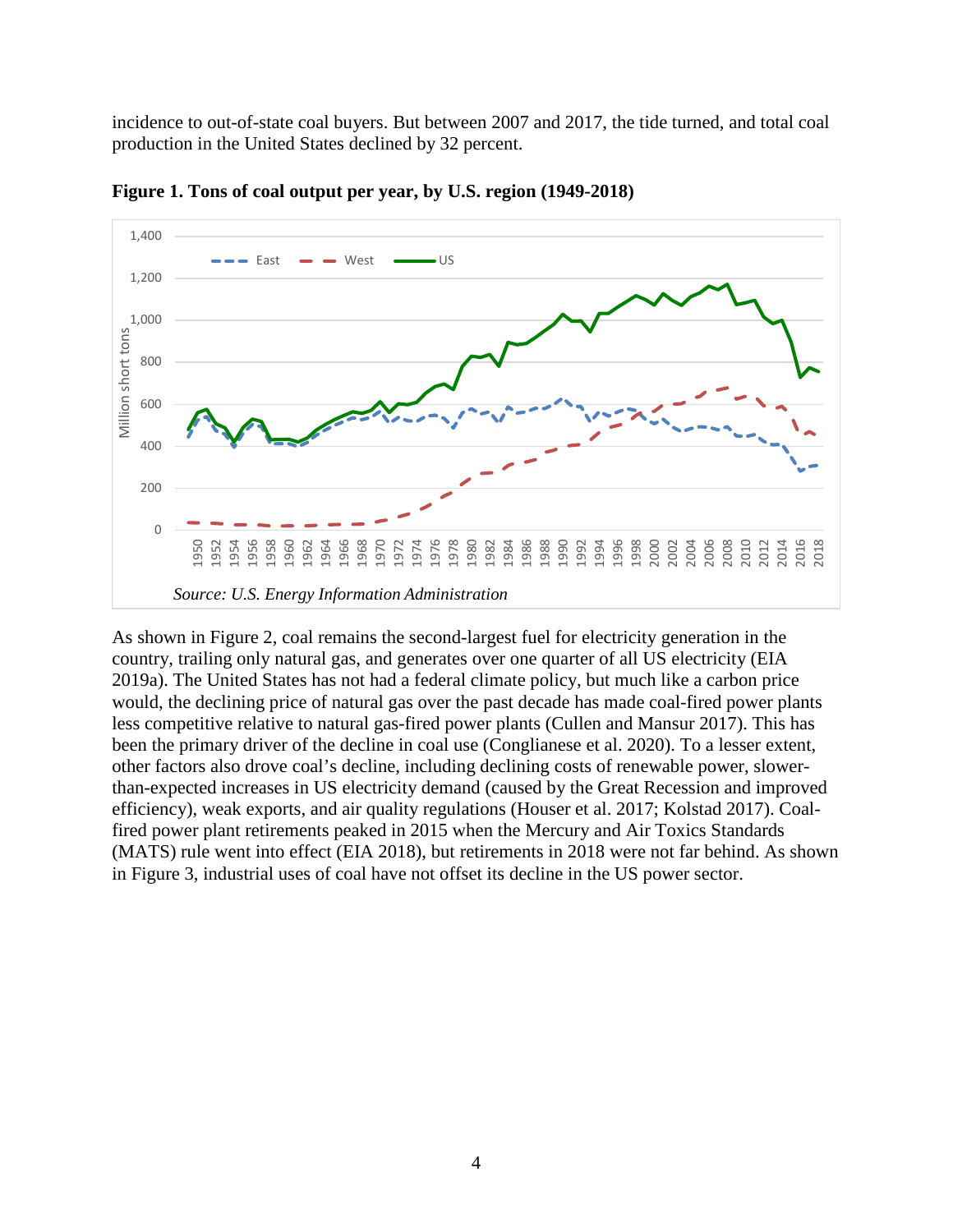

<span id="page-4-0"></span>**Figure 2. Composition of U.S. Electricity Generation by Energy Source**

*Source: U.S. Energy Information Administration, Short-Term Energy Outlook, April 2020*



<span id="page-4-1"></span>**Figure 3. US coal consumption by sector**

*Source: U.S. Energy Information Administration. Note: Two series have been merged to achieve continuity of data.*

Employment declines for coal workers have largely mirrored coal production levels, but mining productivity improvements have amplified the trend. At coal's employment peak in the 1920s, 860,000 Americans worked in the industry. In the second half of the 20th century, improvements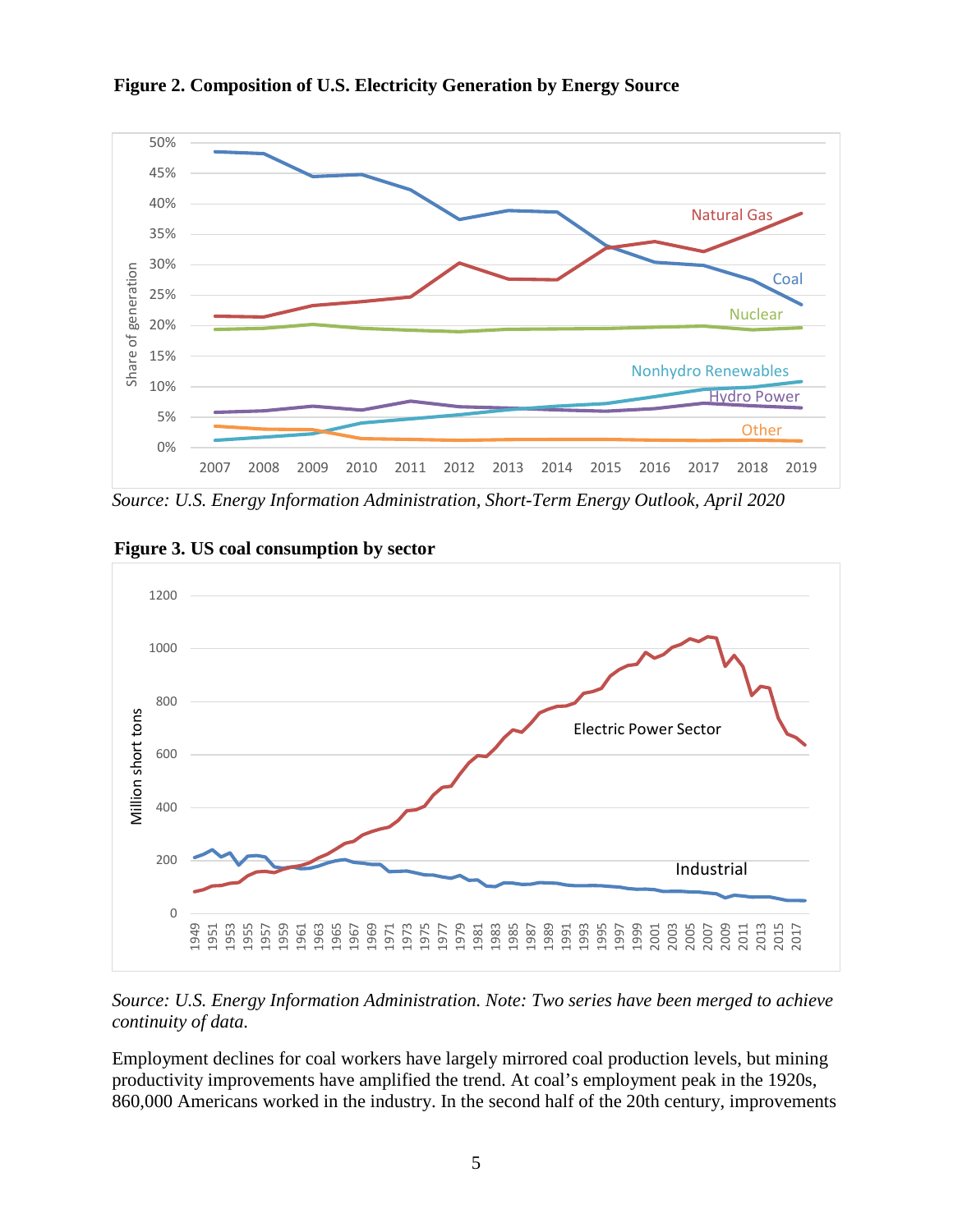in technology began to cut into the coal industry's labor demand, and by 2003, only 70,000 US coal workers remained. Labor productivity in US coal mining (i.e., tons of coal production per hour of work by miners) has not increased since the early 2000s (Kolstad 2017), suggesting the recent decline in employment has been caused primarily by the decline in production levels. As shown in [Figure 4](#page-5-0) below, as of March 2020, coal mining employed only about 50,000 people.



<span id="page-5-0"></span>**Figure 4. U.S. Coal Mining Employment**

## *Source: U.S. Bureau of Labor Statistics*

The most concentrated job losses have been in Appalachia. Employment in the coal mining industry declined by over 50 percent in West Virginia, Ohio, and Kentucky between 2011 and 2016. State-level impacts mask even more severe effects at local levels. In Mingo County, West Virginia, coal mining employed over 1,400 people at the end of 2011. By the end of 2016, that number had fallen below 500. Countywide, employment fell from 8,513 to 4,878 over this period (Houser et al. 2017), suggesting important labor market spillovers from mining to the broader economy.

## **2.1. The Future of US Coal Production**

The decline of the US coal industry thus far begs the question of its future. A wide range of future outcomes are possible. Even if natural gas prices do not fall further and no new policies are adopted, projections suggest that coal consumption and production will continue to decline over the next decade, perhaps to 15 to 25 percent below 2018 levels (Larsen et al. 2018; Energy Information Administration 2019c). The long run effects of the coronavirus pandemic and its economic consequences are uncertain, but in the short run, coal demand is down significantly. The US Energy Information Administration (EIA) forecasts that 2020 US coal production will total 537 million short tons (MMst) in 2020, down 22 percent from 2019. Lower production reflects declining demand for coal in the electric power sector, lower demand for US exports,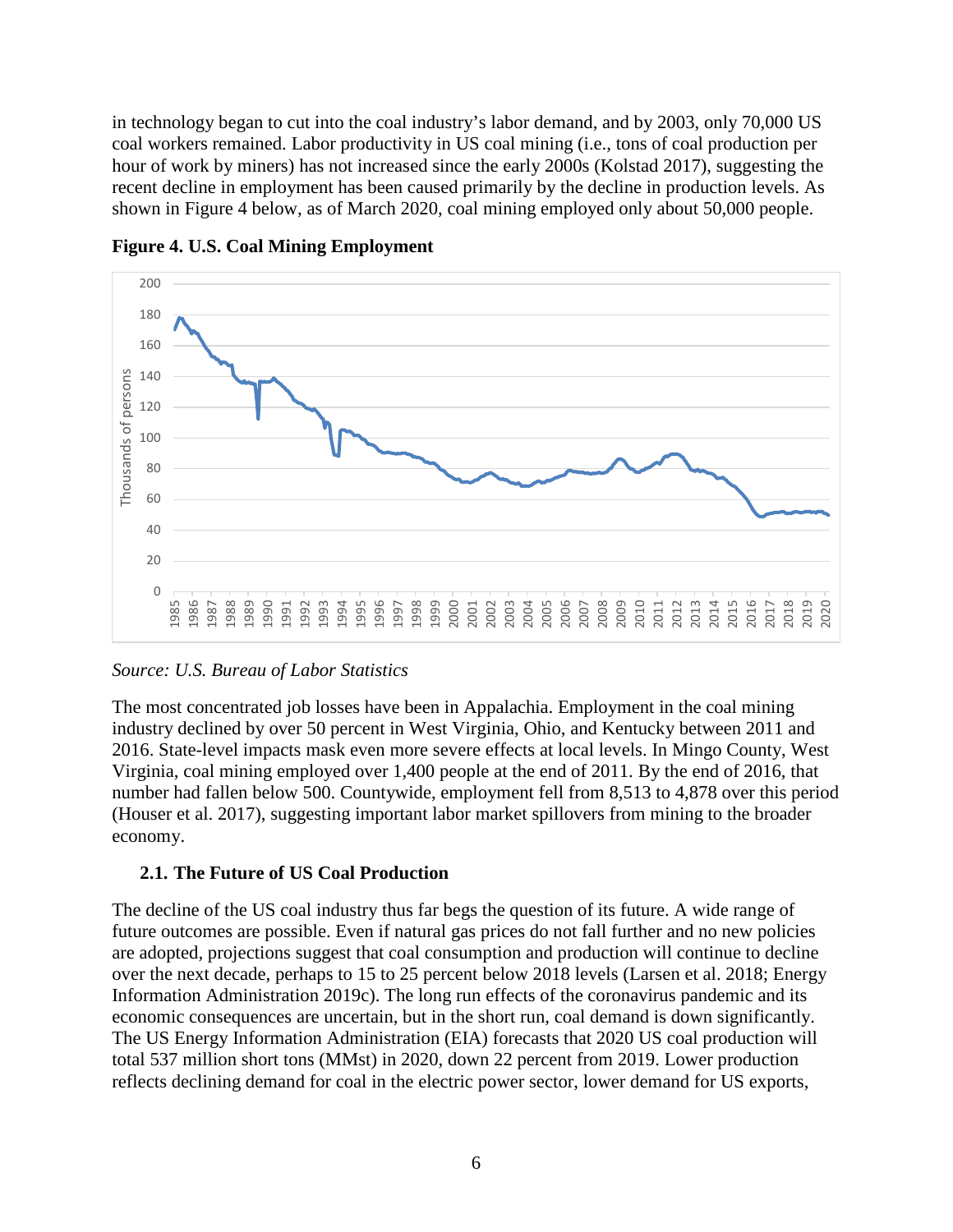and a number of coal mines that have been idled for extended periods as a result of COVID-19. $^{2}$  $^{2}$  $^{2}$ To the extent that the sinking global economy also reduces steel demand, a decline in the production of metallurgical coal is also in the picture.

If policymakers adopt measures to control greenhouse gas emissions, estimates suggest future declines in coal are likely to be much larger and permanent. This is the even more fraught scenario facing coal-reliant local governments. An extensive literature explores the potential effects of different climate policy options in the United States. EIA uses the National Energy Modeling System (NEMS) to project policy outcomes relative to a no-new-policy reference case. In its 2018 Annual Energy Outlook, EIA examined the implications of putting a price on emissions of  $CO<sub>2</sub>$  from the power sector only. This "side case" imposes a price of \$25 per metric ton of  $CO<sub>2</sub>$  in 2020, rising at 5 percent over inflation each year thereafter. Under this side case, EIA projects a rapid decline in total US coal production such that by 2030, total US coal production will be 77 percent below 2016 levels (see [Figure 5\)](#page-6-0).



<span id="page-6-0"></span>**Figure 5. U.S. Coal Production under EIA \$25+/ton Scenario**

*Source: U.S. Energy Information Administration*

EIA projects that the sharpest reduction in coal mining would occur in Wyoming's Powder River Basin, currently the source of nearly 40 percent of US coal. In EIA's carbon price side case, Powder River Basin coal production declines by 95 percent between 2016 and 2030. One explanation is that Powder River Basin coal is overwhelmingly subbituminous coal from surface mines that is burned at power plants in the United States. EIA projects that coal produced elsewhere in the western United States would experience a similarly dramatic and rapid decline.

<span id="page-6-1"></span><sup>&</sup>lt;sup>2</sup> As reported by the EIA Short Term Energy Outlook:<https://www.eia.gov/outlooks/steo/report/index.php>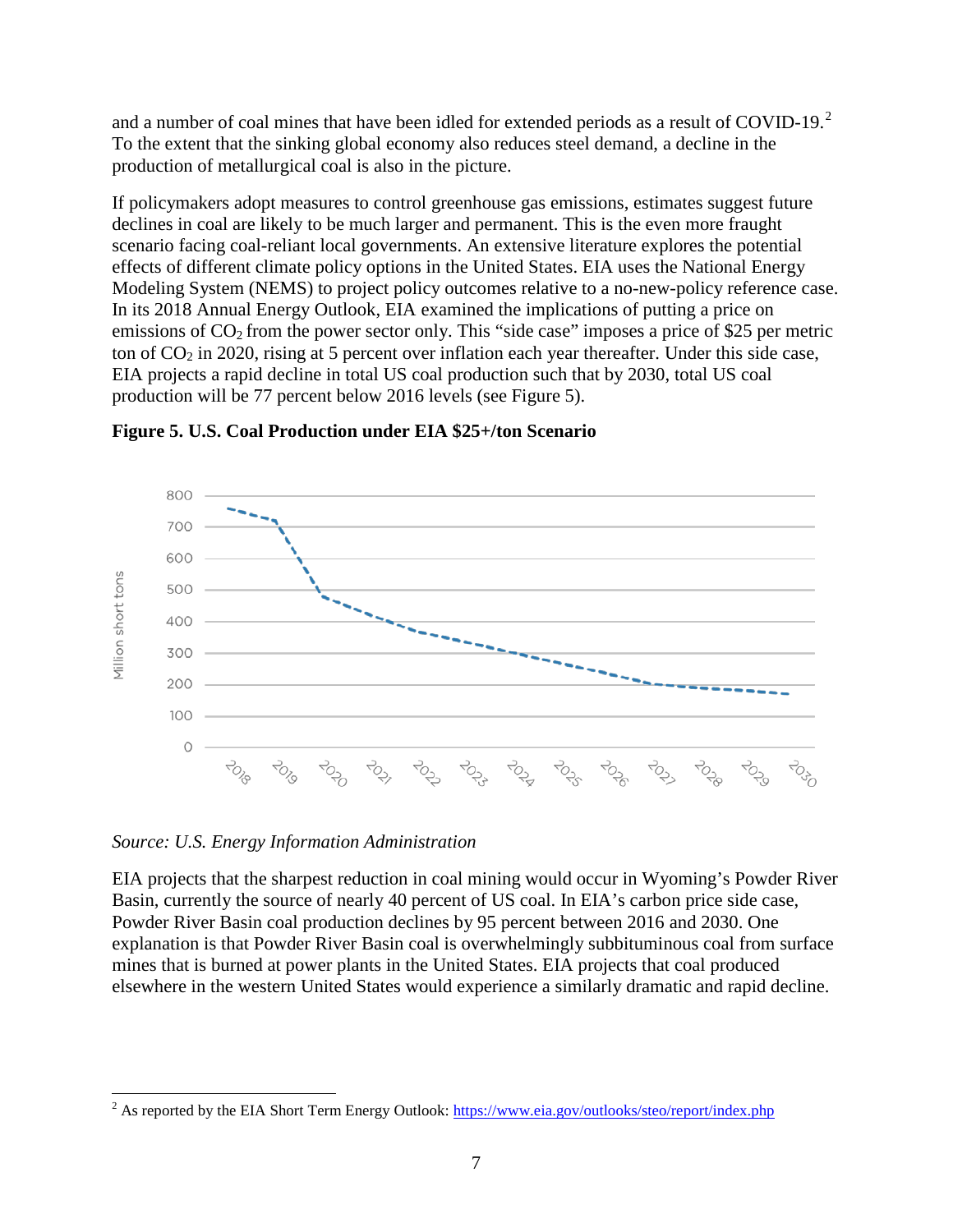

**Figure 6. Powder River Basin Coal Production under EIA \$25+/ton Scenario**

*Source: U.S. Energy Information Administration* 

The EIA projections for the \$25/ton carbon price scenario also show a collapse in coal production from the midwestern and southeastern United States, although not quite as rapid as in the western region. As shown in, coal production from northern Appalachia (accounting for 16 percent of current US production and comprised of Pennsylvania, Ohio, Maryland, and northern West Virginia) declines by nearly 80 percent between 2016 and 2030, while production from central and southern Appalachia and the Eastern Interior region (accounting for a quarter of US production and comprised of southern West Virginia, Kentucky, Illinois, Indiana, Mississippi, Alabama, Virginia, and Tennessee) falls by roughly half over that period.



**Figure 7. Appalachia Region Coal Production under EIA \$25+/ton Scenario**

*Source: U.S. Energy Information Administration* 

One should interpret the results from any single energy model with caution given the large uncertainties in future technologies, economic activity, and behavior of consumers and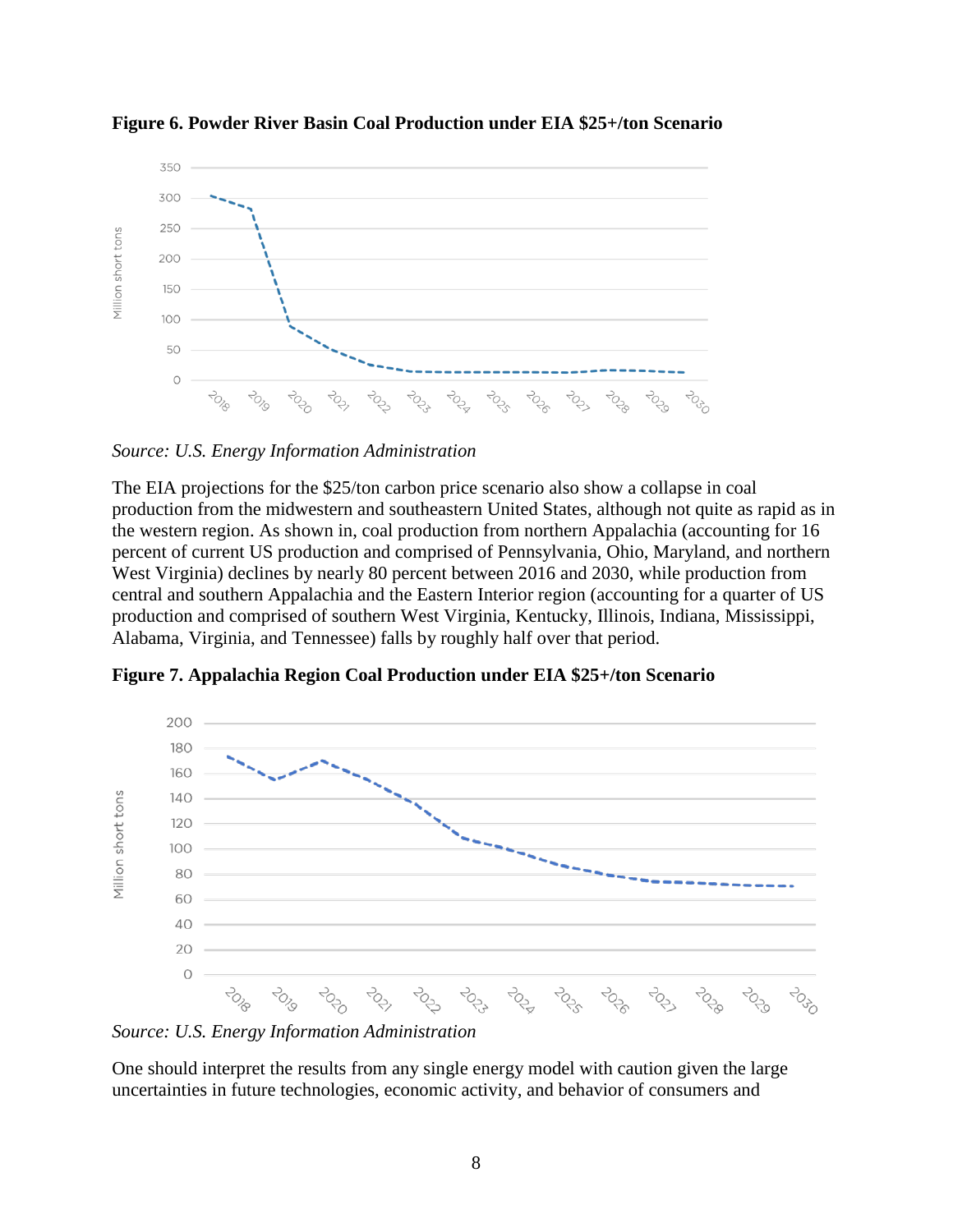producers. We focus here on projections from the NEMS model because of its prominence and its publicly available and regionally disaggregated results.

Other modeling teams have analyzed policies like the EIA side case. They also project that climate change policy would cause large and rapid declines in the US coal industry, though not necessarily as rapid as projected by EIA. For example, as part the Stanford Energy Model Forum project 32 (EMF 32), 11 modeling teams analyzed the impacts of an economy-wide US  $CO<sub>2</sub>$  tax starting at \$25 per metric ton in 2020 and increasing at 5 percent over inflation per year (McFarland et al. 2018). [Figure 8](#page-8-0) displays the results that show that on average, national coal consumption would fall relative to current levels by about 60 percent by 2030 as compared to a decline of nearly 80 percent over a similar time period in EIA's power-sector-only \$25 per ton scenario.



<span id="page-8-0"></span>

Notes: Blue bands represent the range of model results. Darker blue lines show the individual model results, and the red lines show the average value. The column titles report the initial carbon tax rates per metric ton of  $CO_2$  (e.g. \$25) in 2020 and the rate of real increase in the tax each year thereafter (e.g. 1%).

Few of the EMF 32 modelers estimated the policy's effects on US coal production by region. One exception is the NewERA model, from NERA Economic Consulting.<sup>[3](#page-8-1)</sup> NERA's results are similar on a nationwide basis to those of EIA (see Figure 9), although the authors find the decline is more equally distributed across the east and west regions of the country.

<span id="page-8-1"></span><sup>&</sup>lt;sup>3</sup> Details about the model can be found here: [https://www.nera.com/practice-areas/energy/newera-model.html#tab-1.](https://www.nera.com/practice-areas/energy/newera-model.html#tab-1)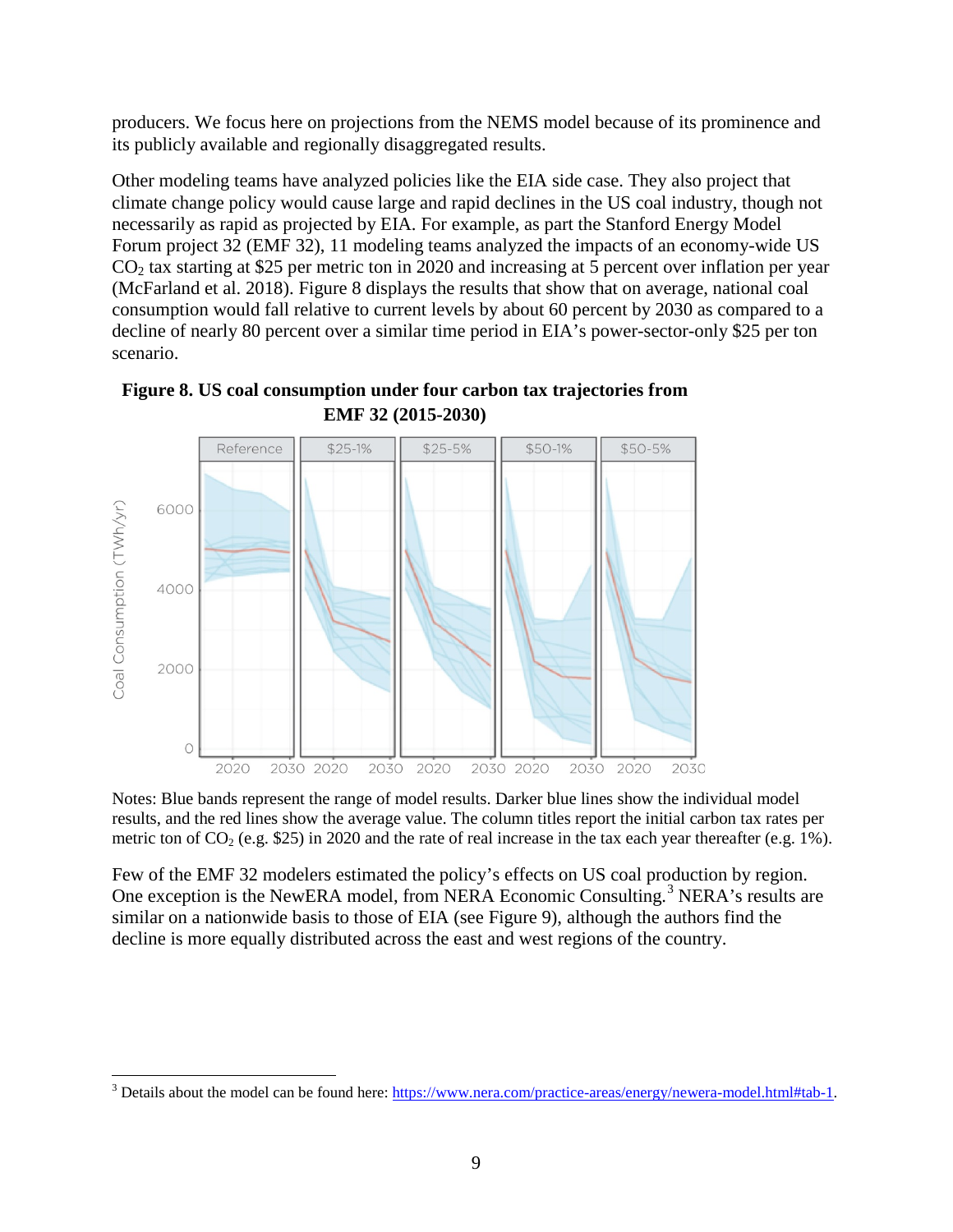

**Figure 9. Change in Coal Production, \$25+ CO2 Price Scenarios**

*Source: NEMS data are from EIA's side case from its Annual Energy Outlook 2018. NewERA data are from authors of the EMF 32 exercise.*

Some may hope that with appropriate research and development, coal could be saved by deploying carbon capture and storage (CCS) technologies, which strip  $CO<sub>2</sub>$  from waste gases and sequester them permanently underground. At one point, this may have been plausible. In the late 2000s when Congress last seriously debated comprehensive climate change policy, the American Clean Energy and Security Act<sup>[4](#page-9-0)</sup> included numerous provisions intended to preserve coal use with CCS technologies. However, the decline since then in coal's economics relative to natural gas and renewables suggests CCS cannot save the coal industry.

Modeling bears this out. By the time the carbon price is high enough to warrant CCS, coal is already largely displaced, and CCS comes in with natural gas. Only one of the eleven models participating in EMF 32 showed any significant deployment of coal-fired electricity with carbon capture and storage between 2020 and 2040, even in the highest carbon tax scenario (Environment and Climate Change Canada's multi-sector, multi-region Computable General Equilibrium model (EC-MSMR)) (McFarland et al. 2018). Another recent study of a federal US carbon tax that rises to \$115 per metric ton by 2030 shows that such a policy could result in significant deployments of natural gas with CCS (about 15 percent of US generation by 2030) but no significant deployment of coal with CCS (Kaufman et al. 2019, 17).

To be sure, strong national climate policy in the United States is not certain. Experts have long recommended strong policy action to reduce emissions, and for years, policy makers have largely ignored their advice. Nevertheless, with growing support by the public and policy makers, meaningful climate policy in the United States may be on the horizon, and those dependent on coal have new risks to manage.

## **2.2. Revenue from Coal Production**

<span id="page-9-0"></span> $4$  American Clean Energy and Security Act of 2009, H.R. 2454,  $111<sup>th</sup>$  Congress (2009-2010).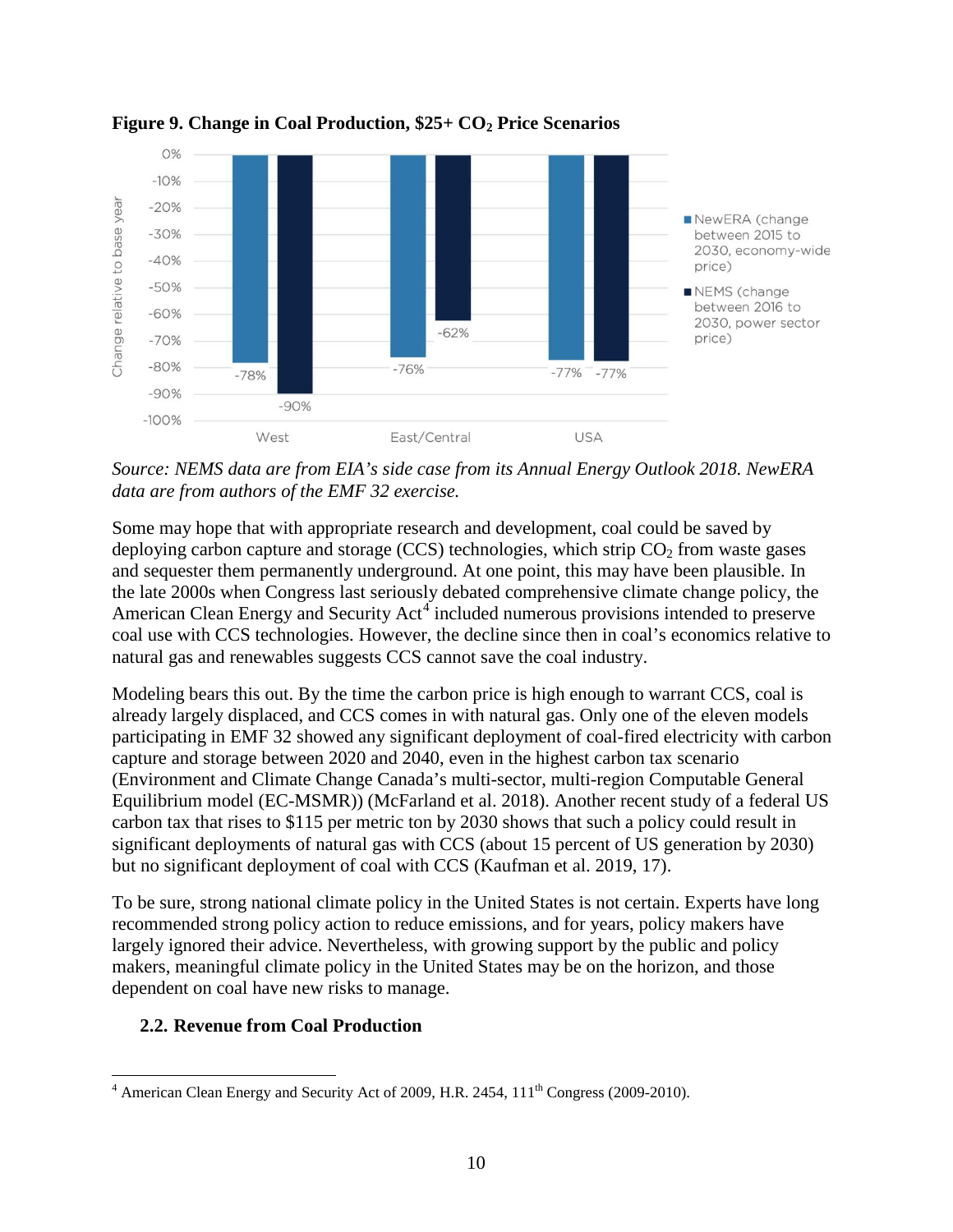How might the projected declines in coal production translate into revenue declines for state and local governments? Ideally, we would project coal production in both no-policy and climate policy scenarios, estimate the respective revenue streams that coal generates, and compare the two outcomes. This is harder than it sounds.

For one thing, the way state and local governments collect and spend coal revenue varies widely, and the types of revenue instruments, tax rates, and intergovernmental transfers differ across states and substate governments (Headwater Economics 2017). For example, in some places and for some taxes, coal revenue goes directly to county governments and local school districts. In other cases, it flows to counties or school systems via coal-funded state trust funds, and some states use coal revenue to pay directly for public services that would otherwise fall to counties, such as construction and maintenance of county roads. This means that the translation between coal production and fiscal flows to local governments is complicated.

Even tracking revenues just from sources directly tied to coal is challenging.<sup>[5](#page-10-0)</sup> Typically, state mineral severance taxes are a percentage of gross or net value at the point of production, but some states apply it to the volume of production.<sup>[6](#page-10-1)</sup> Severance tax rates and bases vary widely across and within states, by type of mineral or well or by volume of production.<sup>[7](#page-10-2)</sup> Severance taxes can apply to production on both private and public land. Owing to variations in both production quantities and commodity prices, revenue from severance taxes can be volatile. It can also amplify the fiscal effects of a downturn in the coal industry. For example, in West Virginia, severance taxes raised \$483 million in 2011, or 12 percent of general revenue. In 2016, severance taxes fell to \$262 million, or 6 percent of general revenue.

States also receive royalties, lease bonuses, and rents from mineral production on state lands, and the federal government gives states a cut of the royalties from production on federal lands in their jurisdictions. Royalties are a payment for extracted resources, determined by a percentage of the resources' production value.<sup>[8](#page-10-3)</sup> A lease bonus is a payment to the landowner upon the signing of the mineral lease. Royalty rates to state governments are typically set in law, but lease auctions often determine the bonus payments. Lessees may also be subject to annual administrative fees and rent payments, which are usually a small share of their overall payments to the state. Royalty receipts vary significantly, owing in part to variation in the patterns of land ownership across states, even ones that are major fossil energy producers. For example, over 61 percent of the land in Alaska is administered by federal government agencies, whereas the federal government administers less than 2 percent of Texas land (Vincent, Hanson, and Argueta 2017). As documented by Fitzgerald (2014), western states have retained relatively more stateowned land and are more likely to have active leasing programs.

<span id="page-10-0"></span><sup>&</sup>lt;sup>5</sup> An analysis of state and local revenue sources and uses from oil and gas production appears in Newell and Raimi (2018).

<span id="page-10-1"></span> $6$  A compendium of state severance tax policies for natural gas appears here: [http://www.ncsl.org/research/energy/taxing-natural-gas-production.aspx.](http://www.ncsl.org/research/energy/taxing-natural-gas-production.aspx) Weber, Wang, and Chomas (2016) also has

<span id="page-10-2"></span>an appendix that documents state severance tax policies.<br><sup>7</sup> The variation of severance tax policies by state appears here: http://www.ncsl.org/research/energy/oil-and-gas-<br>severance-taxes.aspx#severance.

<span id="page-10-3"></span> $\overline{\text{8}}$  $\overline{\text{8}}$  $\overline{\text{8}}$  "Natural Resources Revenue Data," US Department of Interior, accessed June 2019, [https://revenuedata.doi.gov/.](https://revenuedata.doi.gov/)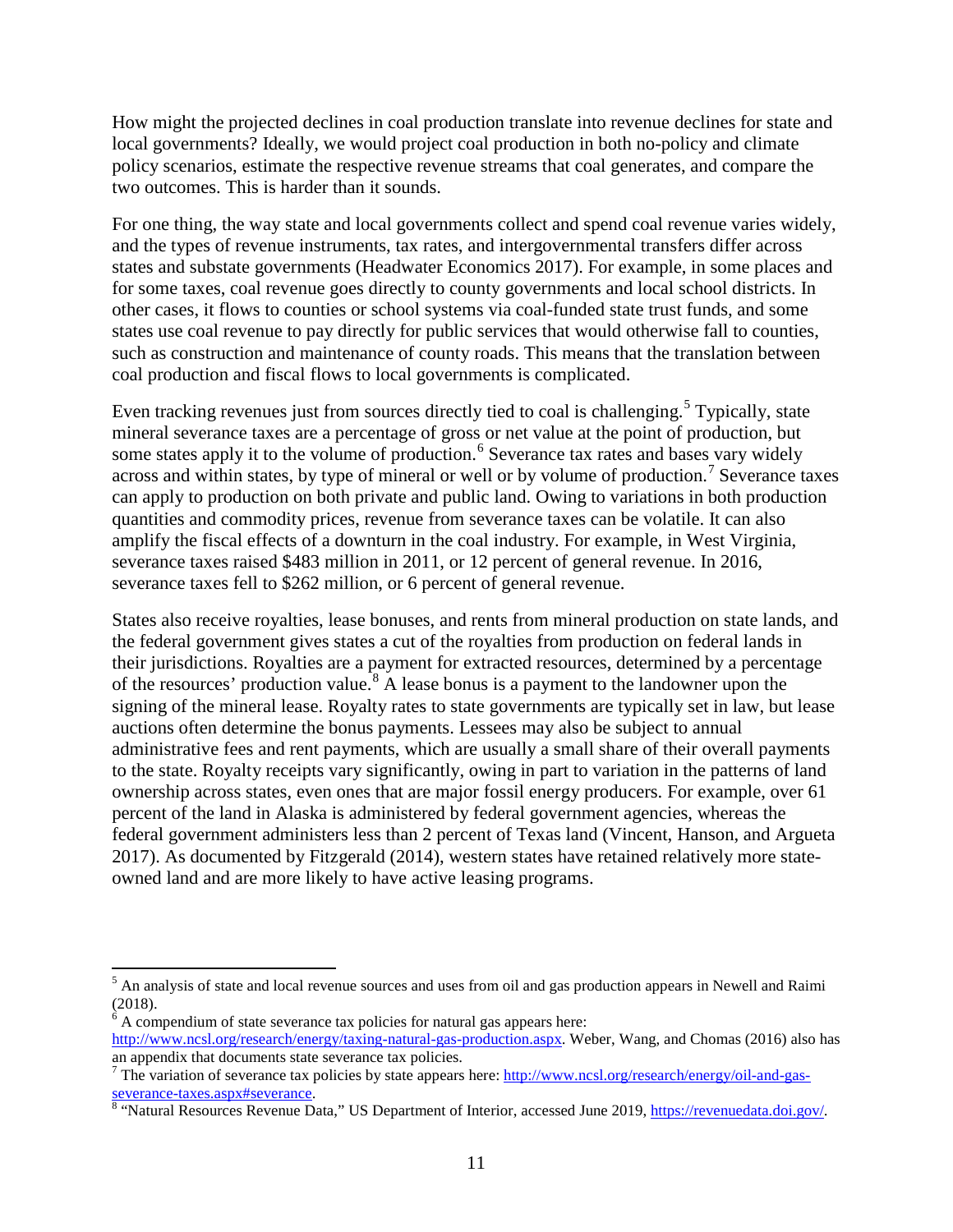The typical federal royalty rate is 12.5 percent of the gross value of production (US Government Accountability Office 2017). According to Tax Foundation calculations, state governments receive about 17.5 percent of the royalties the federal government collects (Malm 2013).

Finally, in some cases states set local tax rates and bases, collect taxes, and/or distribute the revenues. So even when the volume of dollars flowing is clear, who controls the spigots may not be. Given the wide variation in the channels of fiscal exposure of substate governments to coal, we focus on the finances of a few illustrative jurisdictions and learn what we can through their particulars. We chose three illustrative counties in three different states: Campbell County in Wyoming, Boone County in West Virginia, and Mercer County in North Dakota.

# 2.3. **Finances of Illustrative Coal-Reliant Counties**

The US Department of Agriculture's (USDA) Economic Research Service defines a county as "mining dependent" if 8 percent or more of its employment is engaged in the mining industry (US Department of Agriculture 2019). Applying that threshold to 2015 employment data (the most recent year available), 27 counties across 10 states in the United States are coal-mining dependent. Figure 10 shows the top 12 counties, each with more than 13 percent of their 2015 labor force tied to coal mining.

<span id="page-11-0"></span>



# *Source: U.S. Bureau of Labor Statistics*

[Figure 10](#page-11-0) shows that Boone County, West Virginia, and Campbell County, Wyoming, have the highest labor shares in coal mining. To choose a third county in another state, we skip over tiny Oliver County, North Dakota (population 1,898) to its larger neighbor, Mercer County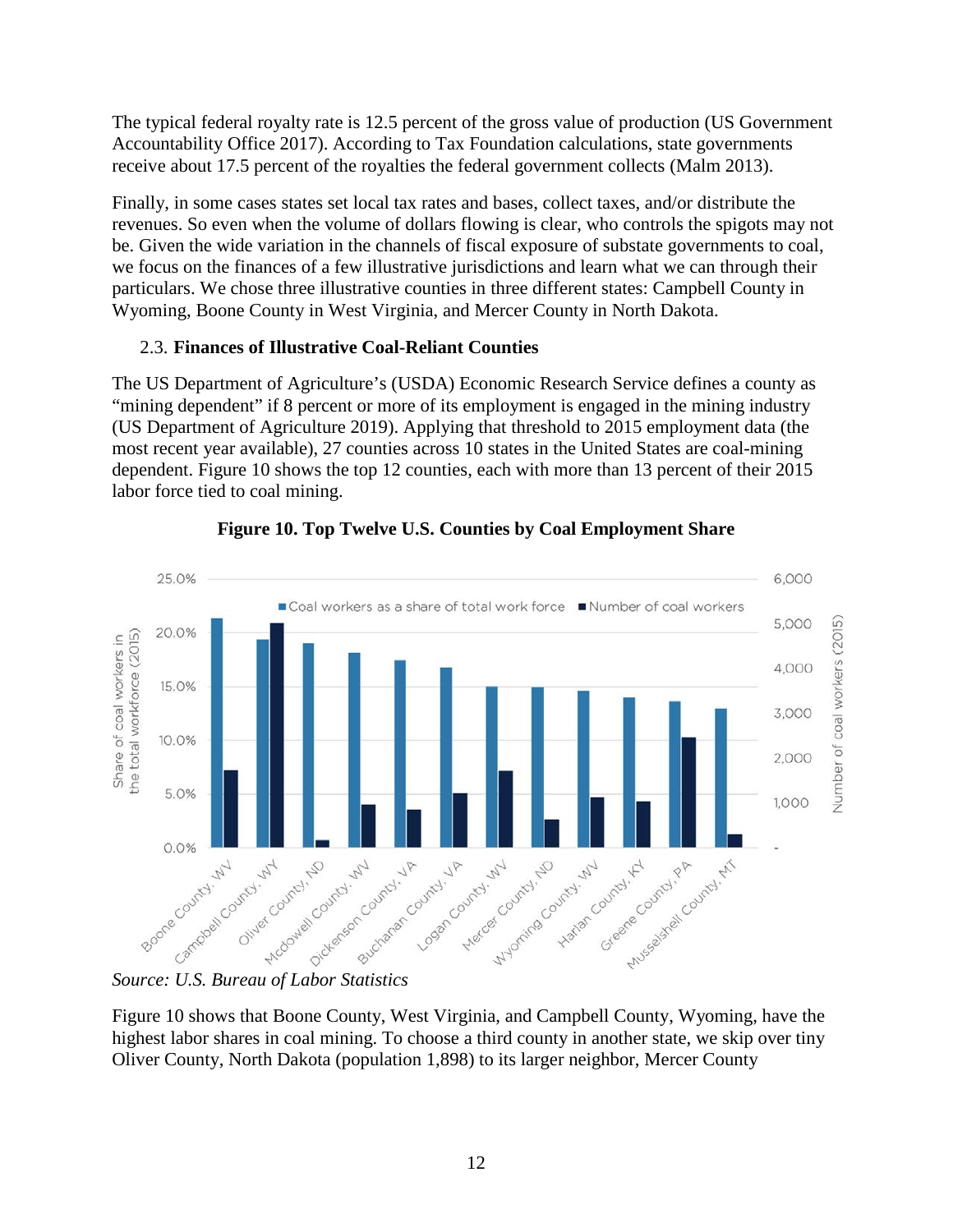(population 8.267).<sup>[9](#page-12-0)</sup> These are three of the most coal-mining dependent counties in the United States, so they represent the most coal-exposed economies. Further research is necessary to consider the fiscal implications of climate policy in coal-reliant counties that are also dependent on natural gas and oil production. Our focus is strictly on coal because modeling suggests that coal would be the fossil fuel most rapidly and dramatically wrung out of the economy under climate policies, but we do not intend to suggest that dependence on the other fuels is unimportant, particularly over the longer run.

While we primarily discuss revenues to the county governments themselves, each county also contains a collection of municipalities, school systems, and special districts, such as for libraries and fire departments. Each of these has its own exposure to the coal industry via state funds, property tax revenues, and the like.

#### *Boone County, West Virginia*

Boone County (population 22,000) lies in southern West Virginia and forms part of the Central Appalachian coal basin. Along with other southern West Virginia counties, it has long been a center of coal extraction (US Department of the Interior 2019). The county revenue directly from coal is primarily from property and severance taxes. Because coal production has already fallen dramatically in Boone County, its challenges illustrate the trouble that may face other coalreliant jurisdictions. Property taxes fund both county governments and school systems in West Virginia. Proceeds from coal severance taxes flow to local governments primarily via transfers from the state; percentage points of the 5 percent severance tax goes to the state government.<sup>[10](#page-12-1)</sup> The state distributes 75 percent of the remaining 0.35 percentage points to coal-producing counties and 25 percent to other counties and municipalities.<sup>[11](#page-12-2)</sup>

Coal-producing counties in West Virginia can recapture some of the state's share when they face budget shortfalls, a policy known as a reallocation tax. This revenue funds the county commission, jails, community programs, public transit, the health department, and trash collection activities. The most recent data that distinguish coal-related revenue from other revenue are from 2015. The numbers suggest that about a third of Boone County's revenues directly depended on coal in the form of property taxes on coal mines and severance taxes. In 2015, 21 percent of Boone County's labor force and 17 percent of its total personal income were tied to coal.<sup>[12](#page-12-3)</sup> Coal property (including both the mineral deposit and industrial equipment) amounted to 57 percent of Boone County's total property valuation.<sup>[13](#page-12-4)</sup> Property taxes on all

<span id="page-12-0"></span><sup>&</sup>lt;sup>9</sup> Population estimate as of July 1, 2018. Demographics of Mercer County appear here:<br>https://www.census.gov/quickfacts/fact/table/mercercountynorthdakota, US/PST045218.

<span id="page-12-1"></span>https://tax.wv.gov/Documents/Reports/SeveranceTaxes.TaxData.FiscalYears.2015-2018.pdf.

<span id="page-12-3"></span><span id="page-12-2"></span><sup>&</sup>lt;sup>11</sup> State of the Treasury (2015), p. 11.<br><sup>12</sup> Data for 2015 from the US Census Bureau, US Bureau of Labor Statistics, and US Bureau of Economic Employment.

<span id="page-12-4"></span><sup>&</sup>lt;sup>13</sup> The total assessed valuation for Boone County for 2015 is \$1.5 billion as per Levy Rates for the County and Cities in Boone County 2015, p. 2. The total valuation for coal industrial and mineral property is \$840 million, as calculated from Kent (2016), pp. 13–14. This implies that coal forms about 57 percent of total Boone County valuation. This is in line with the findings of O'Leary (2011), p. 6, that coal forms about 60 percent of the total property tax revenue for Boone County.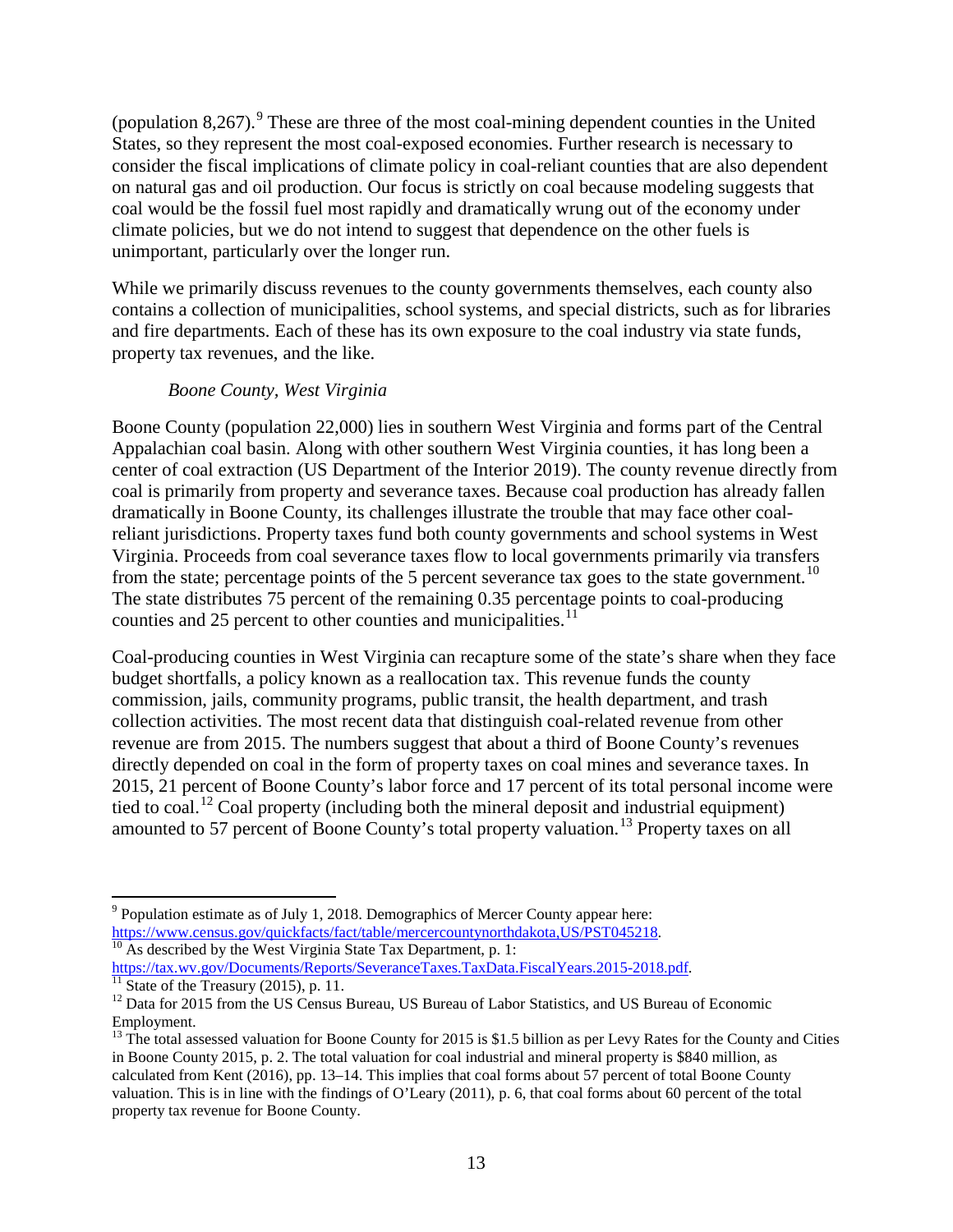property generated about half of Boone County's general fund budget, <sup>[14](#page-13-0)</sup> which means that property taxes just on coal brought in around 30 percent of the county's general fund. Property taxes on coal also funded about \$14.2 million of the \$60.3 million school budget (24 percent).<sup>[15](#page-13-1)</sup>

In total, coal-related property taxes generated approximately \$21 million for Boone County's schools, the county government, and specific services.<sup>[16](#page-13-2)</sup> In addition, Boone County received over \$1.6 million from severance taxes and an additional \$800,000 from the reallocation tax.<sup>[17](#page-13-3)</sup> In 2012, 31 mines in the county produced 16.4 million short tons of coal. Just five years later in 2017, only 11 mines remained, producing only 5.0 million short tons, a 70 percent decline.<sup>[18](#page-13-4)</sup> This resulted in a 50 percent decline in property tax revenue for the county government and a 38 percent decline in its total revenue.<sup>[19](#page-13-5)</sup> Coal prices were fairly flat over the period, so the relationship is mostly a function of the volumes of coal produced.

Revenue declines have driven painful spending cuts. In 2015, Boone County closed three of its ten elementary schools (Jenkins 2015). Bankruptcies of coal companies left the county with \$8 million in uncollected property tax revenue in 2015 (Kent 2016), and West Virginia passed an emergency bill for school funding in 2016 to provide for a \$9 million shortfall due to one such bankruptcy (*WSAZ News* 2016). To make up for these shortfalls, Boone County cut back services such as its solid waste program. To attract more investment and employment by coal companies, West Virginia passed two bills in 2019 giving tax breaks to the coal industry. House Bill 3142 reduces for two years the severance tax rate from 5 to 3 percent on coal that is used in power plants.<sup>[20](#page-13-6)</sup> House Bill 3144 creates a 35 percent investment tax credit that would offset up to 80 percent of a coal company's severance tax liability. $^{21}$  $^{21}$  $^{21}$ 

#### *Campbell County, Wyoming*

Campbell County (population 46,170) lies in northeast Wyoming in the Powder River Basin.<sup>[22](#page-13-8)</sup> It is home to the largest coal mine in the world, and mining is its largest sector, employing about 20 percent of the county's labor force (Campbell County Board of County Commissioners 2017). In Wyoming, coal generates government revenues through four main instruments: property taxes, federal mineral royalties, coal lease bonuses, and severance taxes. The generation and flow of

<span id="page-13-0"></span><sup>&</sup>lt;sup>14</sup> Calculated by authors from West Virginia State Auditor (2016). Property taxes generate about \$6.3 million of the county's \$12.5 million budget.

<span id="page-13-1"></span><sup>&</sup>lt;sup>15</sup> We calculated this by applying the schools total levy rate for class 3 and 4 property (1.69 percent) from Boone County Government (2015), p. 1, to the assessed valuation of coal as described in footnote 12 above.

<span id="page-13-2"></span><sup>&</sup>lt;sup>16</sup> We calculated this by applying the total levy rate for class 3 and 4 property (2.53 percent) from Boone County Government (2015), p. 1, to the assessed valuation of coal as described in footnote 12 above.

<span id="page-13-3"></span><sup>&</sup>lt;sup>17</sup> We calculated annual revenues by combining amounts derived from quarterly severance and reallocation tax distribution documents published by the West Virginia State Treasurer: [https://www.wvtreasury.com/Banking-](https://www.wvtreasury.com/Banking-Services/Revenue-Distributions/CoalSeverance-Tax/Coal-Severance-Tax-Archive)Services/Revenue-Distributions/CoalSeverance-Tax/Coal-Severance-Tax-Archive.<br><sup>18</sup> Data from the 2018 and 2012 Annual Coal Report published by the EIA.

<span id="page-13-4"></span>

<span id="page-13-5"></span><sup>&</sup>lt;sup>19</sup> Kent (2016) found that revenues from coal severance tax to West Virginia counties declined from a total of \$30.5 million in 2011 to \$16.1 million in 2015. Boone County severance tax revenue declined from \$5 million in 2011 to \$1.6 million in 2015.<br><sup>20</sup> Relating to reducing the severance tax on thermal or steam coal. House Bill 3142. Regular Session (2019).

<span id="page-13-6"></span>

<span id="page-13-7"></span><sup>&</sup>lt;sup>21</sup> North Central Appalachian Coal Severance Tax Rebate Act. House Bill 3144. Regular Session (2019).<br><sup>22</sup> Population estimate as of July 1, 2018. Demographics of Campbell County appear here:

<span id="page-13-8"></span>[https://www.census.gov/quickfacts/campbellcountywyoming.](https://www.census.gov/quickfacts/campbellcountywyoming)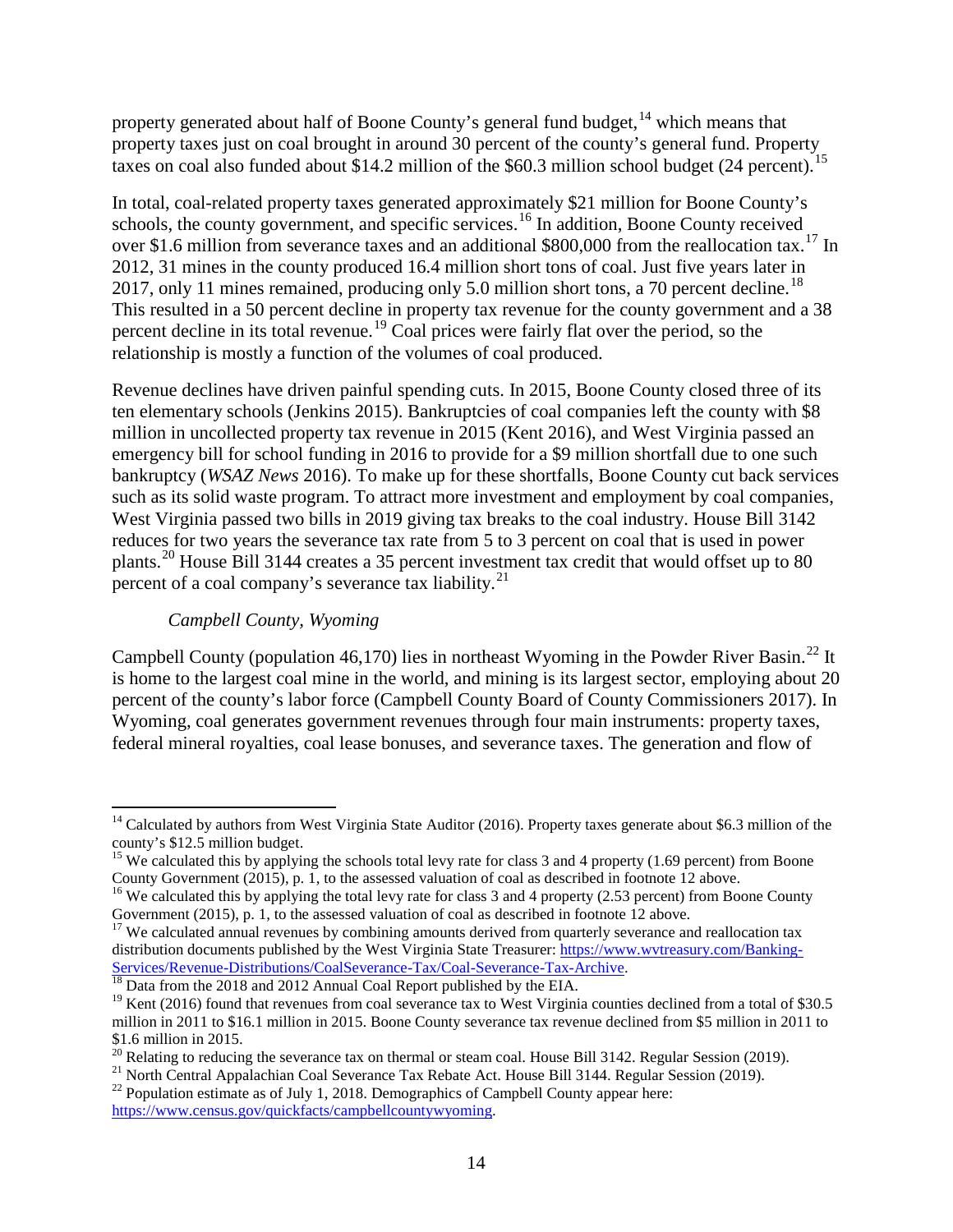these revenues to local governments is complex.<sup>[23](#page-14-0)</sup> Some coal-related revenue goes directly to local governments. Coal-related revenues to the state travel via various trust funds to a myriad of substate jurisdictions. Some are targeted to specific local expenditure categories, and some amounts are contingent on whether a certain revenue threshold is exceeded. If one wanted to design a fiscal system to obscure local governments' full dependence on coal production, it would be hard to improve on the current approach in Wyoming.

The composition of 2018 revenues to the Campbell County government appears in Figure 11.<sup>[24](#page-14-1)</sup> The property tax generates more than half of the county's tax revenue. It includes the county tax on assessed property values and an ad valorem tax on the value of minerals extracted in the county, including coal, natural gas, and oil. The next-largest revenue sources are the sales and use tax and intergovernmental transfers.



#### **Figure 11. Campbell County Revenue Sources, Fiscal Year 2018**

*Source: Campbell County Audit, FY Ending June 2018*

The coal-specific share of the wedges in Figure 11 are difficult to parse out, but they include the coal share of the property and production tax, the coal-related share of sales and use tax proceeds, and some of the transfers from the state and federal governments. According to the county's 2018 audit statement, mineral production taxes comprise about 81 percent of the property and production tax, but how much was from coal is not specified.<sup>[25](#page-14-2)</sup>

A 2017 special report by the Campbell County Board of Commissioners sheds some light on this. Of the \$5.3 billion in total county assessed property valuation (which includes the value of minerals produced) in the 2016–17 fiscal year, 89 percent was oil and gas production and coal

<span id="page-14-0"></span><sup>23</sup> Flowcharts of various revenue streams appear in the Wyoming Legislative Service Office's *2019 Budget Fiscal*  Data Book.<br><sup>24</sup> Campbell County Financial and Compliance Report ending June 30, 2018, p. 25.

<span id="page-14-1"></span>

<span id="page-14-2"></span><sup>&</sup>lt;sup>25</sup> *Campbell County Financial and Compliance Report* ending June 30, 2018, p. 51.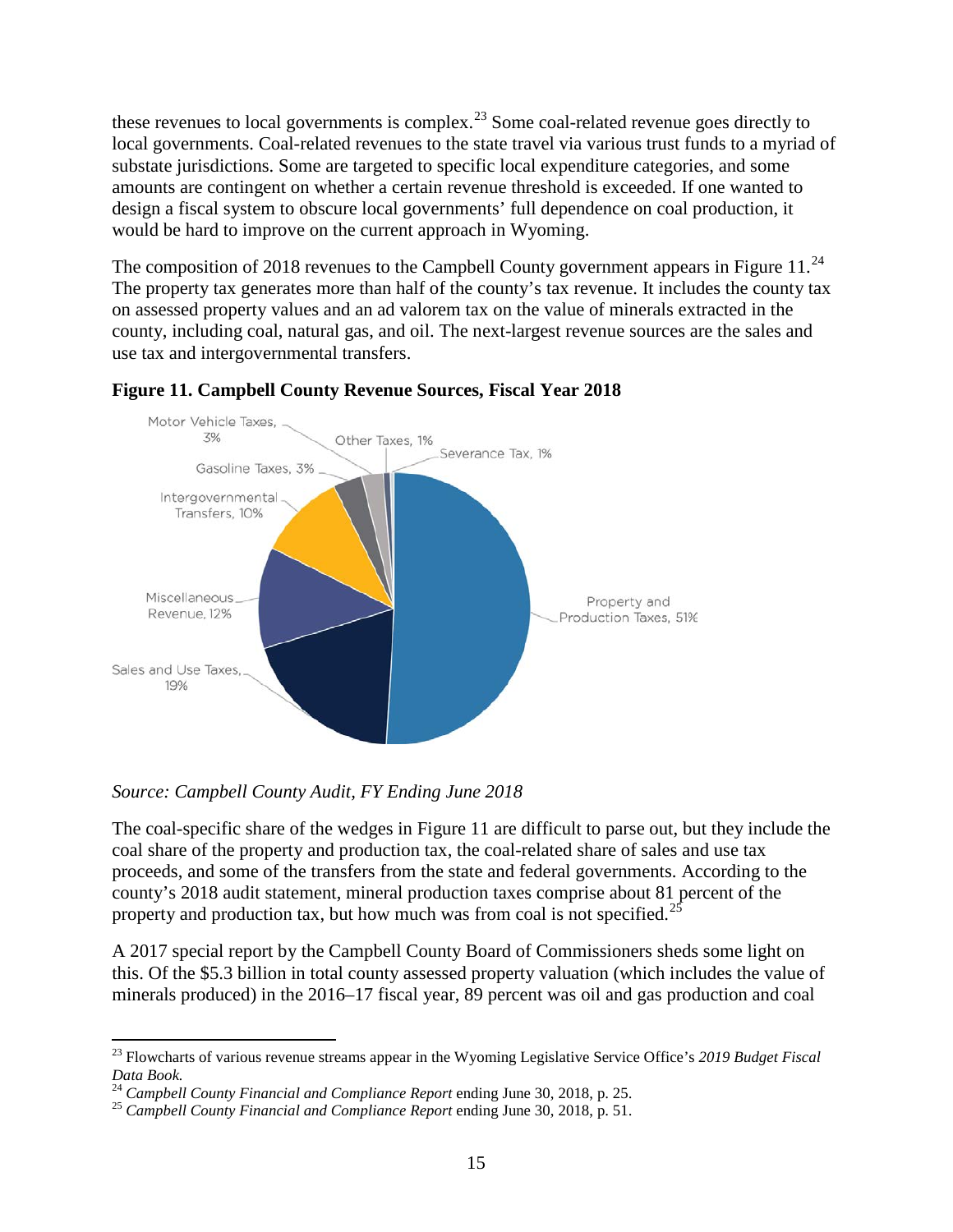mining and their associated production and transportation facilities.<sup>[26](#page-15-0)</sup> More narrowly, 79 percent was from mineral production, and coal was 75 percent of that, meaning in that year, about 59 percent of the county's overall property and production valuation was directly associated with coal mining.[27](#page-15-1) In that same year, 29 percent of the county's total sales and use tax revenue came from mining, but the share from coal per se is not reported. Likewise, it is unclear what shares of intergovernmental transfers flow from state coal-related revenues.

Coal revenues are falling. In 2018, including revenues to the county government, the school system, and other special districts within the county, the property and production tax in Campbell County raised over \$266 million. This was a sharp decline from 2016, when those collections were over \$317 million. $^{28}$  $^{28}$  $^{28}$ 

County officials recognize the challenge of a declining coal-related tax base. The county's fiscal year 2017–18 report addresses the issue directly: Assessed valuation for the 2015–2016 fiscal year (derived from 2014 calendar year production and property) was \$6.2 billion. The assessed valuation for the 2016–2017 fiscal year declined to \$5.3 billion and then to \$4.2 billion for the 2017–2018 fiscal year. Proactive decisions by this board, and previous boards, helped to make this transition as painless as possible because of substantial investments in savings and reserves, a relatively new age of facilities and plants, and an early retirement incentive that lowered employment expenses. It is important for Campbell County to effectively plan for a future with significantly less coal production and the ad valorem taxes that it pays.<sup>[29](#page-15-3)</sup>

To prepare for a future with lower coal production, the county established reserve and maintenance funds for capital replacement, vehicle fleet management, buildings, and recreation facilities. Nonetheless, concerns are rising that coal production in Wyoming is declining faster than the area can absorb (Richards 2019). Wind power development in the Midwest is dampening demand for coal in key markets, and natural gas prices remain low. Layoffs at Powder River Basin coal mines follow the pandemic-driven declines in power demand.

Like Boone County, Campbell County has experienced the costs of coal-related bankruptcies, and more could be on the horizon. The 2015 bankruptcy of coal producer Alpha Natural Resources left Campbell County with over \$20 million in unpaid taxes. Campbell County litigated and collected most of the money, but its legal expenses were significant. Subsequently, local leaders have called for changes in laws and tax collection structures in Wyoming to place the interests of taxing entities above investors and creditors (McKim 2018; Campbell County 2018).

## *Mercer County, North Dakota*

Mercer County is in central North Dakota. Along with its neighbors, McLean County and Oliver County, Mercer County is home to the largest mines in North Dakota. These counties primarily

<span id="page-15-1"></span><span id="page-15-0"></span><sup>26</sup> Campbell County Board of County Commissioners, *A Campbell County Profile: Socioeconomics (2017)*, p.10. <sup>27</sup> Ibid., p. 37. <sup>28</sup> Wyoming Department of Revenue *2018 Annual Report*, pp. 23, 17.

<span id="page-15-3"></span><span id="page-15-2"></span><sup>29</sup> Campbell County FY 2017–18 *Annual Report*, pp. 3–4.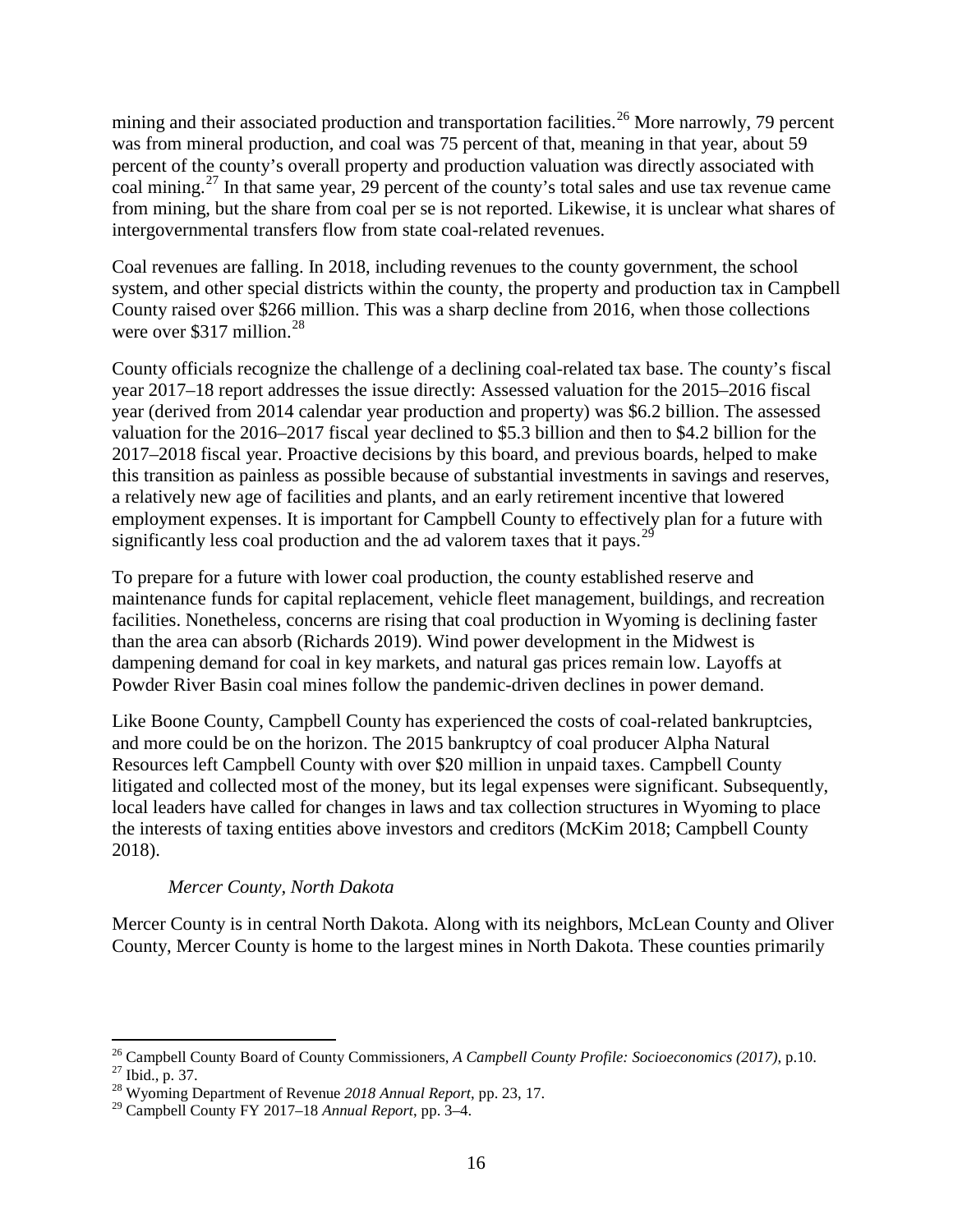produce lignite coal, nearly 80 percent of which is used to generate electricity. In 2015, the mining sector employed about 15 percent of Mercer County's labor force.<sup>[30](#page-16-0)</sup>

Compared to Wyoming and West Virginia, the North Dakota government is less dependent on the coal industry.<sup>[31](#page-16-1)</sup> However, coal-producing counties like Mercer are highly dependent on coal and would face major shortfalls if the industry collapses. Three main county revenue streams derive from coal-related revenue at the state level that the state then transfers to counties and other substate jurisdictions. The most important is the coal severance tax. The state deposits 30 percent of the revenue from the severance tax into a permanent trust fund that distributes construction loans to school districts, cities, and counties impacted by coal development.<sup>[32](#page-16-2)</sup> The remaining 70 percent is distributed to counties. The state also imposes a coal conversion tax on operators of facilities that produce electricity from coal or convert coal to gaseous fuels or other products.<sup>[33](#page-16-3)</sup> Third, North Dakota distributes half of its share of federal mineral royalties to counties in proportion of their mineral production and the other half to school districts.<sup>[34](#page-16-4)</sup>

The North Dakota state government provides documentation of its payments to substate jurisdictions, so we can quantify the flows to Mercer County. According to the North Dakota state tax website, in 2018, Mercer County government received \$1.3 million in coal severance tax distributions, \$0.84 million in coal conversion taxes, and \$0.37 million in mineral royalty distributions.<sup>[35](#page-16-5)</sup> We do not know how much of the mineral royalty distribution is related specifically to coal.

The most recent Mercer County audit report is from 2016, so we can put the coal revenue in context for that year. According to the audit statement for the year ending December 31, 2016, the Mercer County general fund received \$1.71 million from coal severance taxes, \$1.25 million from coal conversion taxes, and \$0.76 million from mineral royalty revenue.<sup>[36](#page-16-6)</sup> Overall county general revenues were \$7.5 million, making the three sources about half of all county revenues. The exposure is compounded because school districts and other special districts within Mercer County also receive coal-dependent revenue.

## **3. Analysis of revenue's relationship with coal production**

The three counties illustrate the variety of coal-related fiscal flows in specific areas. Next we endeavor to generalize the relationship between county-level revenue and coal production across a broader set of coal-intensive counties. We first calculate county-level revenue from the US Census Bureau's Annual Survey of State and Local Government Finances for the years 2012 through 2017. Revenue includes taxes, intergovernmental transfers, utility and alcohol tax revenue, and social insurance revenue. In some regressions, labeled "county government revenue," we include only revenue that goes directly to the county government. In others, labeled "total revenue," we also include revenue to special (e.g. sewer) and school districts in the county.

<span id="page-16-1"></span><span id="page-16-0"></span><sup>&</sup>lt;sup>30</sup> Data from US Bureau of Labor Statistics and US Mine Safety and Health Administration.<br><sup>31</sup> North Dakota Tax Commissioner. *State and Local Taxes: An Overview and Comparative Guide*, p. 3.<br><sup>32</sup> Ibid., p. 16.<br><sup>33</sup> The

<span id="page-16-3"></span><span id="page-16-2"></span>

<span id="page-16-5"></span><span id="page-16-4"></span>[http://www.nd.gov/treasurer/revenue-distribution/.](http://www.nd.gov/treasurer/revenue-distribution/)<br><sup>[36](http://www.nd.gov/treasurer/revenue-distribution/)</sup> Mercer County audit 2016.

<span id="page-16-6"></span>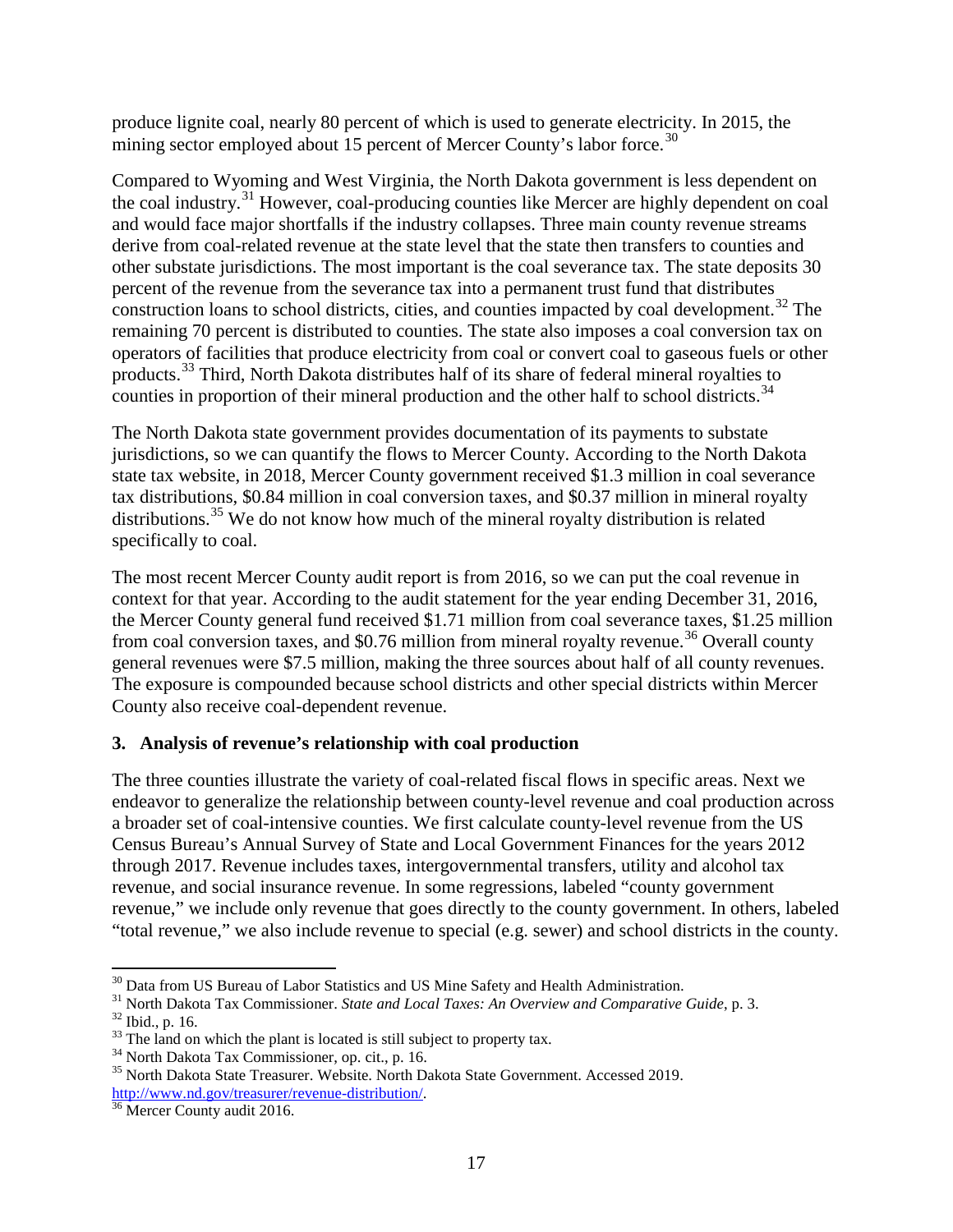We exclude revenue to townships in all cases. We adjust all revenue figures to 2018 dollars using the Consumer Price Index for Urban Consumers.

We aggregate EIA's mine-level coal production data, which include both surface and underground coal mines, to compute county-level coal production for each year from 2012 to 2017. We lag the coal production variable by one year to reflect the typical delay between coal production levels and the subsequent revenue collections. We include in our regression statelevel fixed effects to control for the different revenue structures across states and other timeinvariant state characteristics. We also include year effects to account for broad trends in coal markets and the macroeconomy.

We include all 27 counties that had (as of 2015) at least 8 percent of their labor force in coal mining, mirroring the definition of a mining-dependent jurisdiction used by the USDA. The summary statistics appear in [Table 1.](#page-17-0)

| All 27 Coal-Intensive Counties<br>2012-2017 | Mean   | <b>Standard</b><br>Deviation | Minimum | Maximum |
|---------------------------------------------|--------|------------------------------|---------|---------|
| All revenue (2018 \$1,000)                  | 95,225 | 117,124                      | 7.071   | 524,884 |
| County revenue $(2018 \text{ $1,000})$      | 30,232 | 33,230                       | 1,840   | 147,035 |
| Coal production in short tons,              | 22,895 | 67,457                       | 654     | 389,022 |
| lagged one year $(1,000)$                   |        |                              |         |         |
| Share of coal employment in labor           | .133   | .038                         | .084    | .214    |
| force                                       |        |                              |         |         |

#### <span id="page-17-0"></span>**Table 1. Summary statistics for 27 coal-reliant counties**

Mean total revenue is roughly triple mean county revenue, demonstrating that revenue to school and special districts is a large share of overall local fiscal flows.

The regression equation is:

 $Revenue_{it} = c + \beta (coal production)_{it-1} + S_i + Y_t + \varepsilon_{it}$ 

*Revenue<sub>it</sub>* is the total real revenue to county *i* in year *t*. The variables  $S_i$  are the state indicators for each county. The  $Y_t$  are the year indicators, and the variables  $\epsilon_{it}$  are the error terms that reflect random variation in revenue. The estimated coefficient *β* is the relationship between lagged coal production and revenue to the county. We specify the relationship as linear rather than log because many of the revenue sources tied to coal, such as severance taxes and royalties, are linear functions of production levels. Of course, by the time the revenue gets to counties the relationship is not that simple, but in principle linear should be a better fit than log.

<span id="page-17-1"></span>The results from the regressions appear in [Table 2](#page-17-1). The two columns show the results for all 27 counties. Column 1 includes the expansive measure of revenue (for example including school district revenue), and column 2 includes only revenue that goes directly to the county government.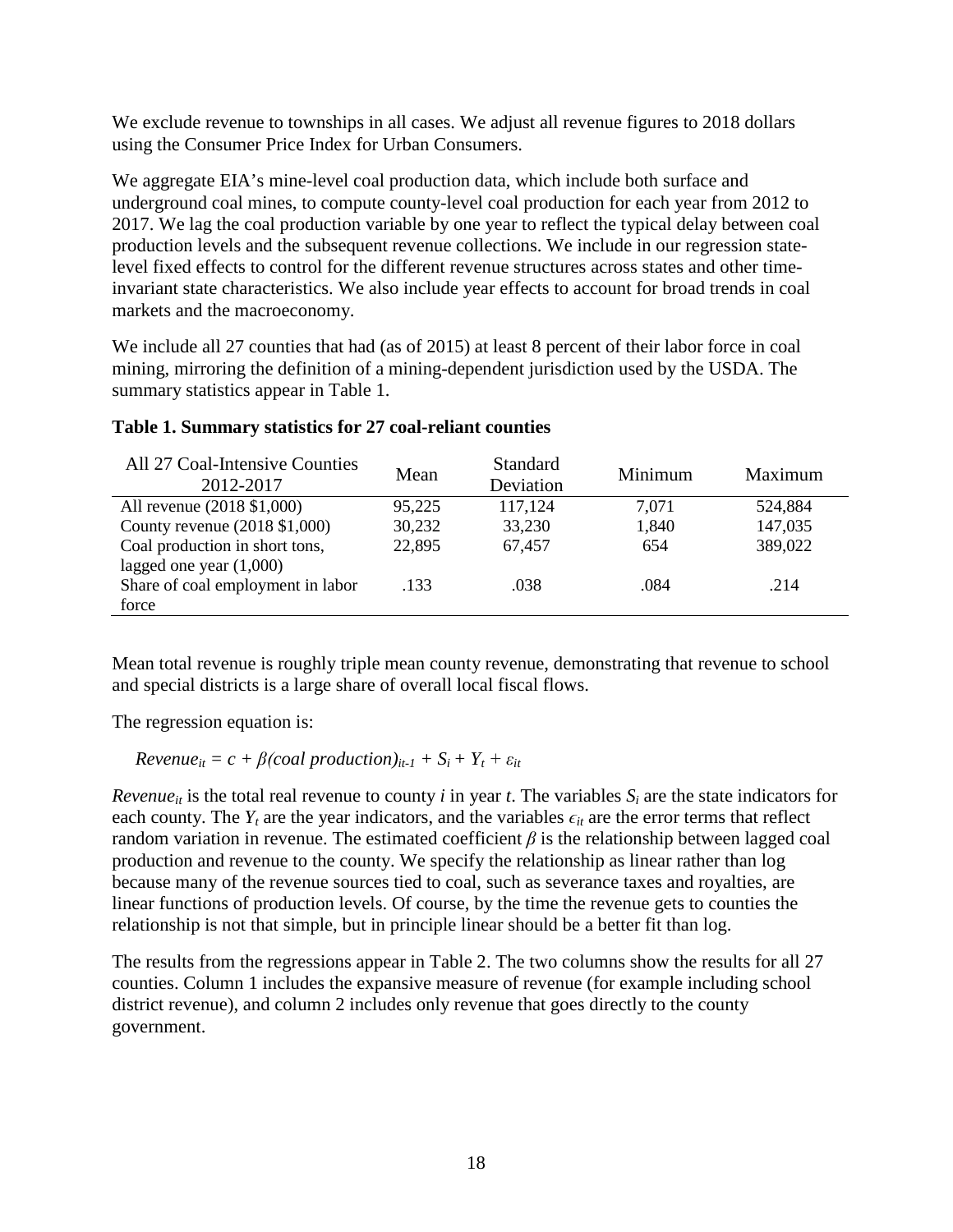| t statistics in parentheses)  |                         |                       |  |  |  |
|-------------------------------|-------------------------|-----------------------|--|--|--|
|                               | (1)                     | (2)                   |  |  |  |
|                               | Total revenue,          | County govt           |  |  |  |
|                               | All 27 coal-            | revenue, All 27 coal- |  |  |  |
|                               | dependent counties      | dependent counties    |  |  |  |
| County-level coal production, | $0.8\overline{12}^{**}$ | 0.351                 |  |  |  |
| lagged by one year            |                         |                       |  |  |  |
|                               | (2.96)                  | (2.97)                |  |  |  |
| Constant                      | 65, 634, 720***         | 8,476,680             |  |  |  |
|                               | (3.53)                  | (1.06)                |  |  |  |
| <b>Observations</b>           | 140                     | 140                   |  |  |  |
| $R^2$                         | 0.941                   | 0.864                 |  |  |  |
|                               |                         |                       |  |  |  |

| Table 2. Panel regressions of government revenue on lagged coal production |  |
|----------------------------------------------------------------------------|--|
| (t statistics in parentheses)                                              |  |

 $p < 0.05$ ,  $p < 0.01$ ,  $p < 0.001$ 

In both regressions, the estimated coefficient on coal production is positive and significantly different from zero.  $37$  The magnitude of the coefficient is more than double for total revenue as it is for the more limited county revenue. This suggests that coal features significantly in the revenue streams for schools and other special districts.

The regression coefficient of 0.812 on the coal production variable indicates that a decrease in coal production of 1,000 short tons will decrease expected total revenue by \$812. In 2018, the national average sale price for coal was \$36 per short ton.<sup>[38](#page-18-1)</sup> At that price, a decrease of 1,000 short tons is a decrease of \$36,000 in coal sales, holding everything else constant. The average decrease in coal production for the mining-intensive counties from 2012 to 2017 was 3.5 million short tons per county. Applying the estimated coefficient, this would have produced an average decrease in total revenue of \$2.8 million per county from 2012 to 2017. Given that mean total revenue is over \$95 million, this is not that worrisome. On the other hand, this relationship (if it holds outside the sample) would imply that if all coal production were eliminated in a county with mean coal production of about 22.9 million short tons, as shown in [Table 1,](#page-17-0) expected total revenue would decrease by about \$18.6 million, or about 20 percent of mean total revenue.

In the context of the total collapse of the industry locally, one might expect non-linear revenue declines as a downward spiral in non-coal revenues (such a property and sales taxes) and economic conditions develops. As explored in the next section, experiences from other contexts illustrate how the rapid demise of a dominant industry can create negatively reinforcing deterioration in local fiscal conditions, including tax capacity, credit worthiness, and public service provision.

<span id="page-18-0"></span> $37$  We also perform the analysis with data from only the top 20 most coal mining dependent counties, which all have more than 10 percent of the labor force in coal mining. For the regressions on total revenue, we find that the estimated coefficient on coal production is statistically significant and a little larger for the full set of 27 counties  $(0.74)$  than it is for the top 20 most coal-intensive counties  $(0.54)$ . For county revenue, the estimated coefficients are nearly the same.

<span id="page-18-1"></span><sup>38</sup> <https://www.eia.gov/energyexplained/coal/prices-and-outlook.php>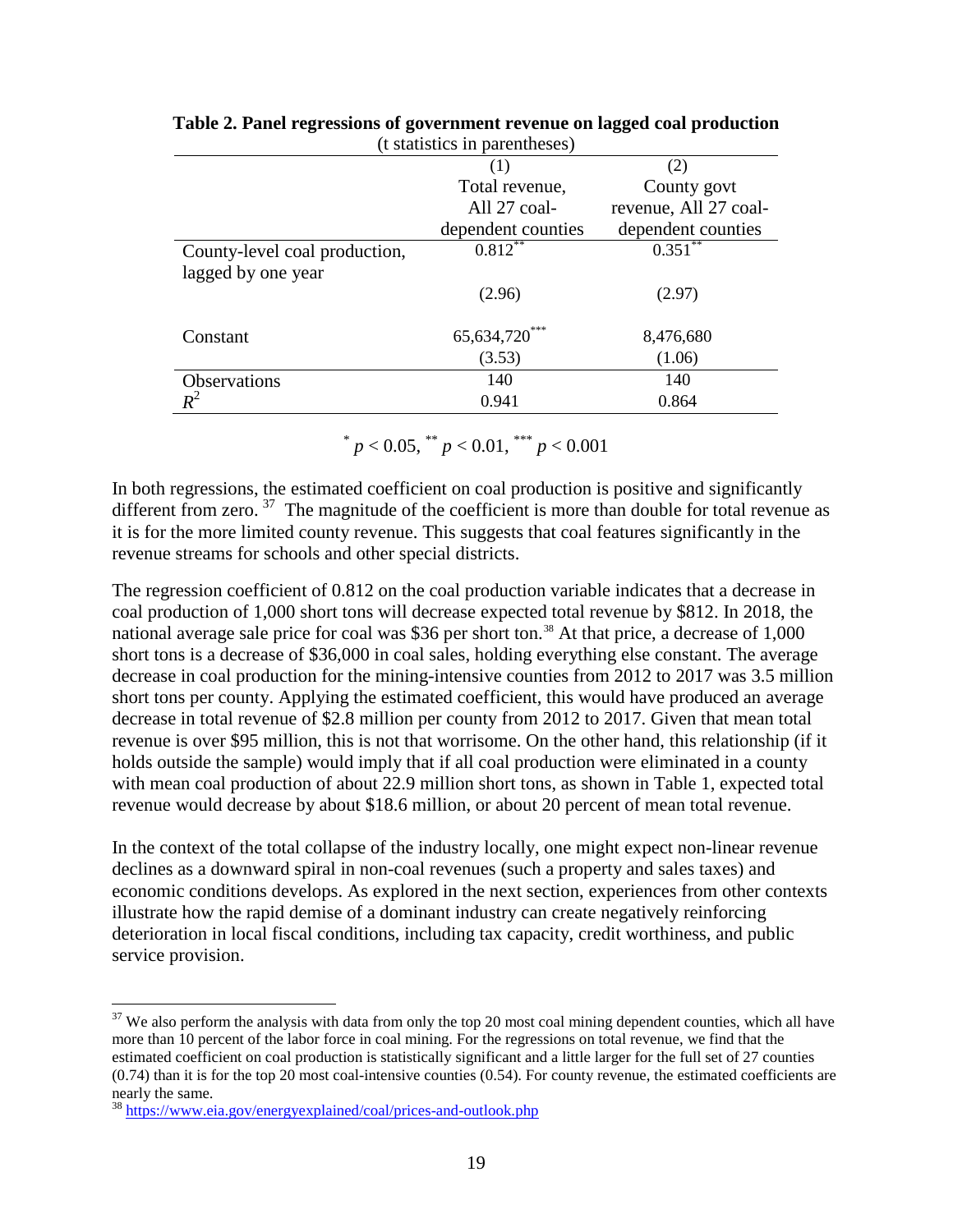#### **4. Experience from other contexts**

The previous section illustrated how certain counties in the United States are directly dependent on the coal industry for revenue. Indirect dependencies are important as well but are more difficult to quantify. But we do know from experience, when a major industrial employer collapses, service sector economic activity could also collapse, leading to lower revenues from sales taxes and amplifying the fiscal stress. In addition, as residents migrate out of the area in search of jobs, they may leave behind unsaleable vacant homes, further depressing property values and tax revenue. The social safety net in the United States has arguably shown its weaknesses in such circumstances, and in the next section we consider the policy implications of the risks for coal country.

Instructive examples of these downward spirals abound through history, both in the United States and abroad. In many cases the collapse begins in a resource industry, such as silver, whaling, fisheries, old growth forestry, and kelp. Often, exacerbating factors include technological change and shifts in comparative advantage across different locations. For example, coal-producing areas of the United Kingdom, steel towns in Pennsylvania, and Detroit, with an economy dominated by the automobile industry, all endured the decline of their major industry, and they all experienced a collapse in fiscal conditions, resulting in prolonged periods of attempts at revitalization and dependence on external financial support. While each decline arose from different factors in very different geographies, the fiscal impacts have strong parallels.

A search for successful precedents for the kind of economic transition that will be necessary in coalfield areas comes up wanting. Although policymakers have targeted federal assistance to a number of abrupt economic transitions, the most successful examples are quite different than the challenges facing coal country. For example, the Servicemen's Readjustment Act of 1944,<sup>[39](#page-19-0)</sup> a.k.a. the GI Bill, offered an extraordinary opportunity for soldiers returning from World War II to get an education, buy a home, start a business, and build a new future. The program was a major political and economic success and arguably set the course for strong post-war economic growth. However, the opportunities available to healthy twenty-somethings who can move anywhere to work or study are not the same as those facing small rural towns and older families that have had the whole economic rug pulled out from under them.

One might look the federal Trade Adjustment Assistance (TAA) Program, which provides assistance for those negatively affected by freer trade. The results of TAA assistance are mixed. Some data suggest that program participants who leave the labor force for extended training (particularly older workers) can lose ground relative to otherwise similar non-participants. This research suggests that job training programs must be carefully designed and delivered to ensure they truly benefit their participants.

Another possible model arises in the way the U.S. Department of Defense (DoD) assists local economic transitions when it closes military bases, makes major adjustments in workforce levels, or ends large defense contracts. In most instances, communities have the advantage of advance notice of the major DoD changes and can plan ahead to minimize the economic dislocation. Also, unlike with most abandoned mines, in many cases the DoD leaves behind buildings,

<span id="page-19-0"></span><sup>39</sup> Servicemen's Readjustment Act of 1944, 38 U.S.C. § 3701.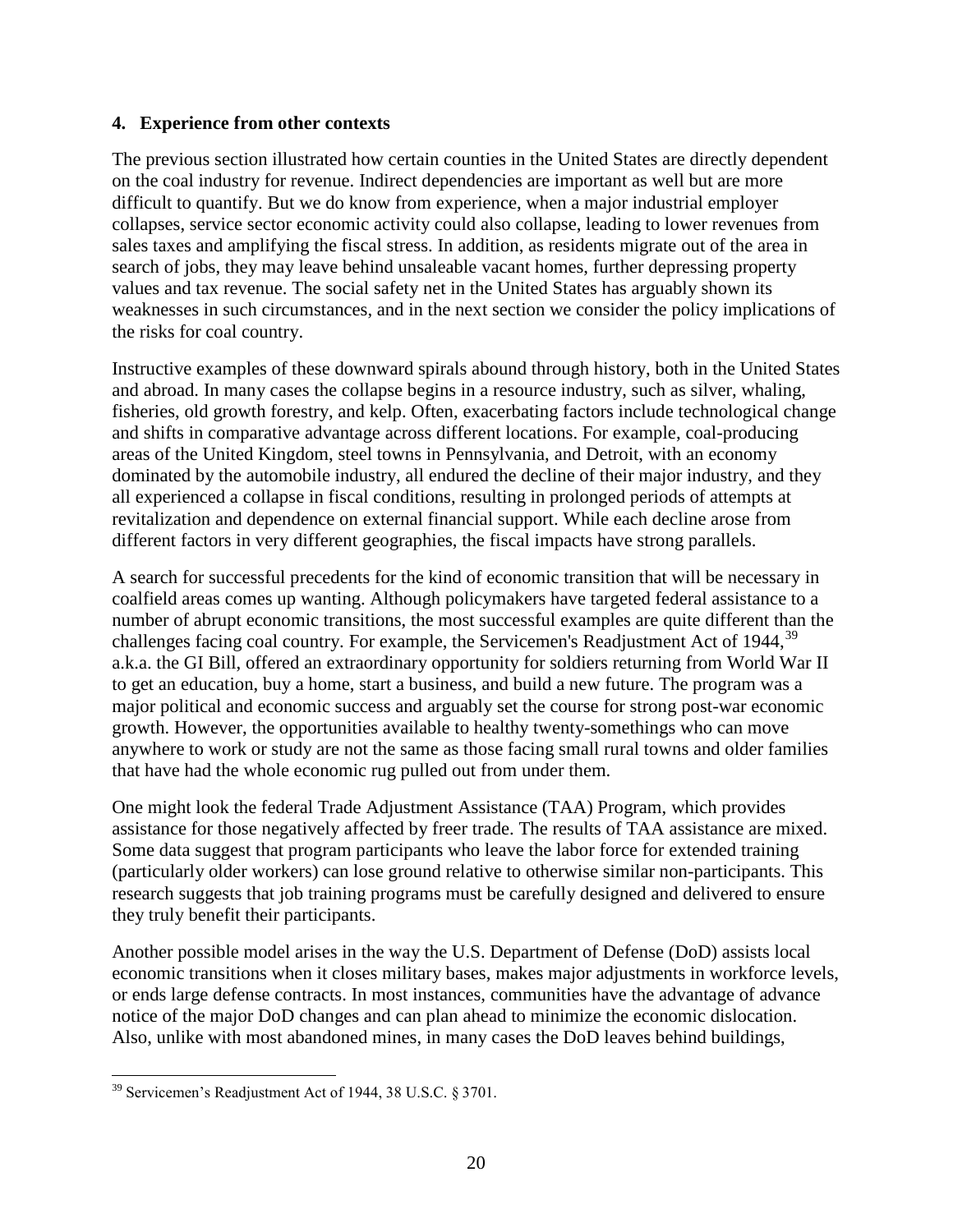airports, and other infrastructure that communities can convert to commercial purposes. Nonetheless, technical and financial support for local economic diversification planning appears to be a useful coordinating role for the federal program.

# **5. Municipal Bonds**

Local governments are not the only ones with risks tied to coal. To the extent that they have issued bonds or taken on other debt, those creditors could share in their jeopardy. Municipal bond market participants have only begun to acknowledge the unique risks facing jurisdictions that rely on coal production. In part this may be because municipal bonds are generally considered safe assets. According to analysis by the ratings agency Moody's, recent default rates in this market were approximately 0.18 percent, a rate that is significantly lower than that of corporate bonds (Muni Facts 2019).

<span id="page-20-0"></span>Governments that issue bonds are legally required to disclose risks that could affect their ability to pay back investors, both when the bonds are issued and throughout their lifetimes. In primary offerings, the bond issuers must produce an "official statement," a document informing investors about the issuer and the project. Bonds from coal-reliant jurisdictions make up a small share of overall subfederal US debt. In 2018, the issuances for top coal-producing state governments comprised only about 10 percent of the national total of \$388 billion. The share of bonds issued by regions in coal-dependent communities within these states is even smaller. [Table 3](#page-20-0) lists some of the active bonds issued in two of the three coal-dependent counties discussed in section 2.3.<sup>[40](#page-20-1)</sup> The Boone County government had no active issuances.<sup>[41](#page-20-2)</sup>

<span id="page-20-2"></span><span id="page-20-1"></span>

 $^{40}$  As found on the EMMA website operated by MSRB, as of April 2020.<br><sup>41</sup> West Virginia has issued infrastructure general obligation bonds secured in part by severance tax collections. Entities, such as towns within Boone County, have issued bonds; they tend to be much smaller than the bonds in table 1. A compendium appears here: [http://mbc.wv.gov/AnnualReports/AnnualReport2018.pdf.](http://mbc.wv.gov/AnnualReports/AnnualReport2018.pdf)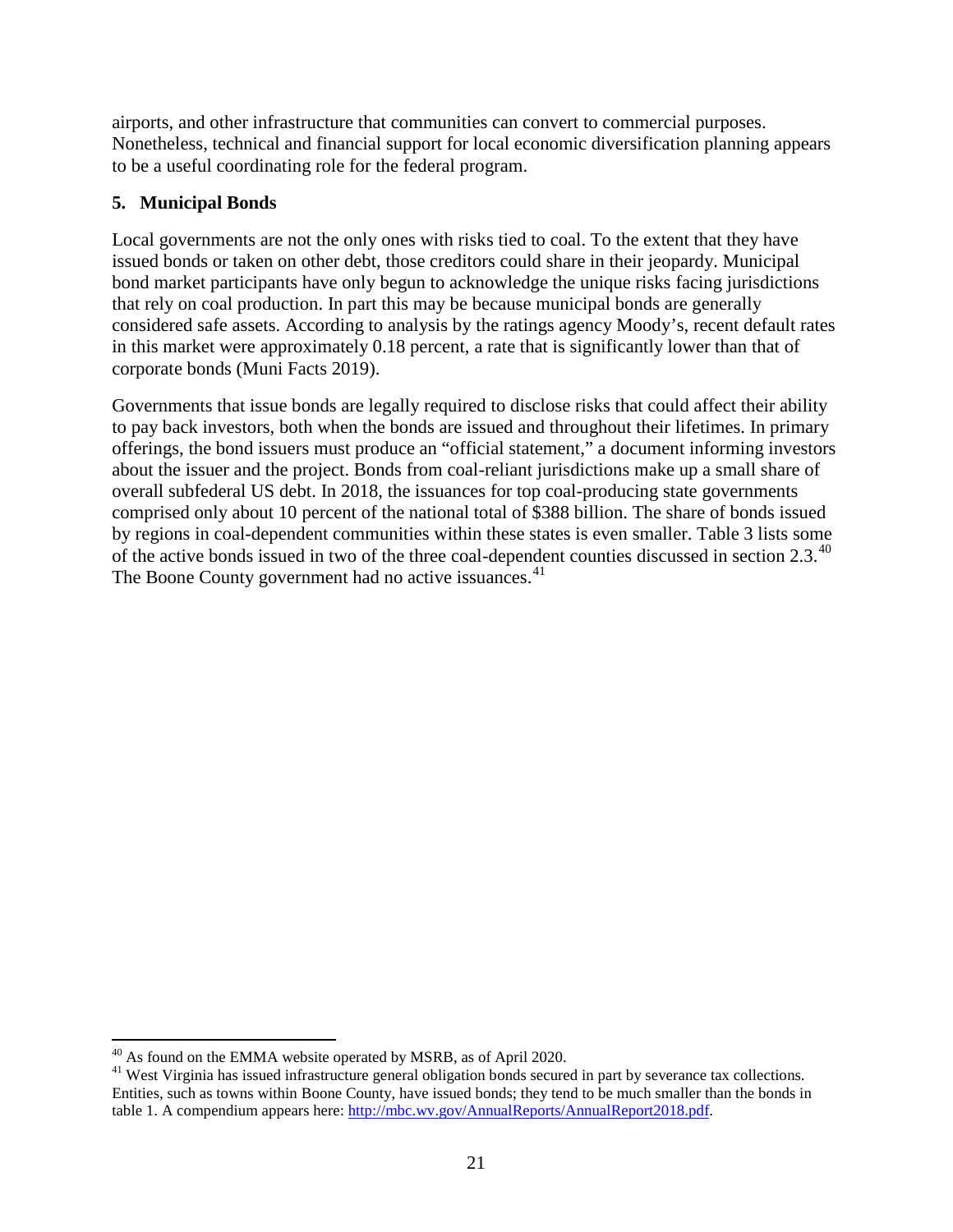| N <sub>0</sub>   | <b>CUSIP</b><br><b>Number</b> | <b>Issuer</b>                    | <b>Type of Bond</b>                                  | <b>Mat</b><br>urit<br>$\mathbf{V}$<br><b>Date</b> | <b>Purpose</b>                                        | <b>Principal</b><br><b>Amount</b><br>$(\$000)$ | <b>Ratings</b><br>(Moody's) |
|------------------|-------------------------------|----------------------------------|------------------------------------------------------|---------------------------------------------------|-------------------------------------------------------|------------------------------------------------|-----------------------------|
| $\mathbf{1}$     | 13433Q<br>AA0-AQ5             | Campbell<br>County,<br><b>WY</b> | Hospital<br>Revenue<br><b>Bonds</b>                  | $2012-$<br>2034                                   | Campbell<br>County<br>Memorial<br>Hospital            | \$47,395                                       |                             |
| $\overline{2}$   | 134331DH7                     | Campbell<br>County,<br><b>WY</b> | Industrial<br>Development<br><b>Revenue Bonds</b>    | 11/1/2037                                         | Solid waste<br>disposal<br>facility for<br>waste coal | \$445,480                                      |                             |
| 3                | 134333AD5                     | Campbell<br>County,<br><b>WY</b> | Pollution<br><b>Control Revenue</b><br><b>Bond</b>   | 10/1/2024                                         | Pollution<br>control<br>facilities                    | \$12,200                                       | Baa2                        |
| $\overline{4}$   | 134340AA6                     | Campbell<br>County,<br><b>WY</b> | Solid Waste<br>Facilities<br>Revenue<br><b>Bonds</b> | 7/15/2039                                         | Solid waste<br>disposal<br>facilities                 | \$150,000                                      | Baa1                        |
| 5                | 587849<br>AA8-AG5             | Mercer<br>County,<br><b>ND</b>   | General<br>Obligation<br><b>Bonds</b>                | $2017 -$<br>2036                                  | County<br>courthouse and<br>jail expansion            | \$3,500                                        | Baa2                        |
| 6                | 587850D<br>N5/DPO             | Mercer<br>County,<br>ND          | Pollution<br><b>Control Revenue</b><br>Bond          | 2028/203<br>8                                     | Refund of<br>outstanding<br>principal                 | \$100,000                                      | Aaa                         |
| $\boldsymbol{7}$ | 587850DM<br>7                 | Mercer<br>County,<br><b>ND</b>   | Pollution<br><b>Control Revenue</b><br>Bond          | 9/1/2022                                          | Refund of<br>outstanding<br>principal                 | \$20,790                                       | A2                          |

**Table 3. Bond issues in select coal-reliant counties**

#### *Source: Electronic Municipal Market Access (EMMA), MSRB<https://emma.msrb.org/>*

Most bonds fund construction of facilities such as hospitals and solid waste disposal facilities, for which repayment would ostensibly come from the income and fees associated with the facility. Principal amounts range from \$3.5 million to \$445 million. The bond terms range over 20 to 30 years, maturing between 2022 and 2039. In the climate policy projection in [Figure 5.](#page-6-0)  [U.S. Coal Production under EIA \\$25+/ton Scenario,](#page-6-0) US coal production in 2030 falls by about 77 percent below 2016 levels. Thus, much of the bond interest payments and the principal payment could be due during a period of precipitous decline in the coal industry.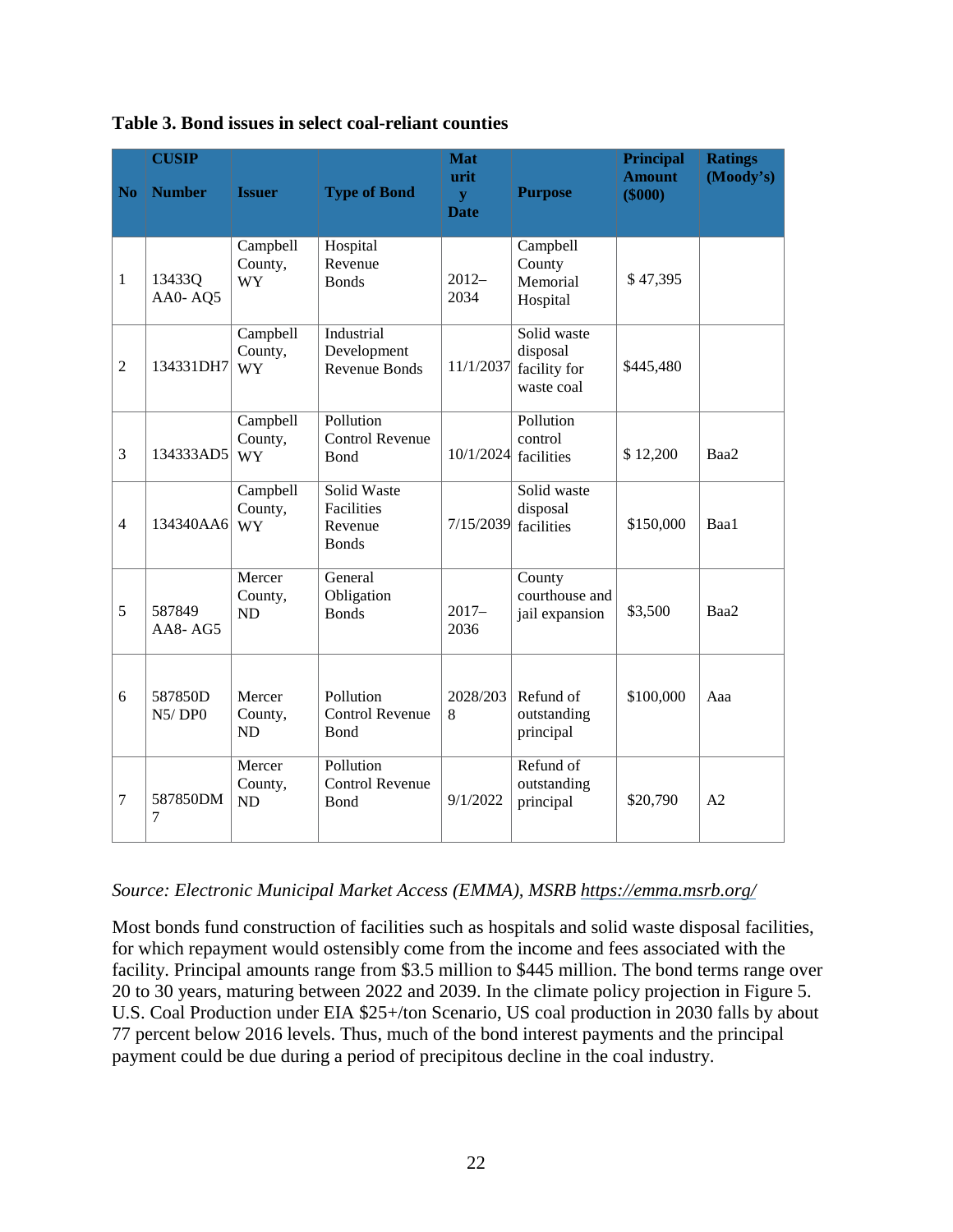The official statements for the bonds in [Table 3](#page-20-0) document their amounts, maturity provisions, trustees, underwriters, and other details. The statements vary widely in their discussion of bondholders' risks. There is no standard format for the statements, and it takes careful reading to dig out any important details disclosing material risks. Some statements allude vaguely to exposure to government policy and economic conditions, while others make no mention of risks of any kind. Only two describe the potential for policies that regulate  $CO<sub>2</sub>$  to have "a significant" impact" on the relevant facilities. None discuss the important connections between climate policy, coal production, and the economic and fiscal conditions of local communities.

For example, the statement for the first bond in the table, which funds a hospital construction project, highlights bondholders' risks such as changes in Medicare and Medicaid policies. With regard to other risks, it reads as follows:

Future economic and other conditions, including demand for healthcare services, the ability of the District to provide the services required by residents, public confidence in the District, economic developments in the service area, competition, rates, costs, thirdparty reimbursement and governmental regulations may adversely affect revenues and, consequently, payment of principal of and interest on the Series 2009 Bonds.

So it notes the relevance of "economic developments in the service area" but does not explain what that might mean. The statement lacks any recognition of the prospects or local impacts of greenhouse gas regulation, which in 2009 was a lively debate in Congress. Indeed, an appendix describes the local coal-based economy in positive terms:

Campbell County, known as the energy capital of the nation, is located in the heart of the resource rich Powder River Basin. Over 30% of the nation's coal is produced in area surface mines. Over 25% of Campbell County jobs are mineral-based, directly attributed to coal mining, oil and gas extractions, and supporting operations.

The statement also lists mining and energy companies as the top ten taxpayers in the county.

Let us consider the other bonds in the table. The second bond finances costs related to a facility that handles waste coal. The third bond finances costs of pollution control facilities at a power plant. Neither of the official statements discusses bondholders' risks.

The fourth bond funds solid waste disposal and sewage treatment facilities at Dry Fork Station, a coal-fired power plant. The risk factors the issuance discloses are reasonably comprehensive and, although not quantitative, characterize the broad array of environment-related factors that could affect the net revenue from the power plant. The documented risks include the large amount of long-term debt the power company is incurring, along with potential delays or termination of the project owing to opposition from environmental groups and/or regulatory measures. The statement also notes that the company may rely on technology that becomes less competitive, and it describes how laws and regulations related to climate change may "adversely affect our operations and future financial performance." It even mentions the capand-trade legislation passed by the House of Representatives in June 2009 and potential environmental regulation in states that purchase power from the project. However, the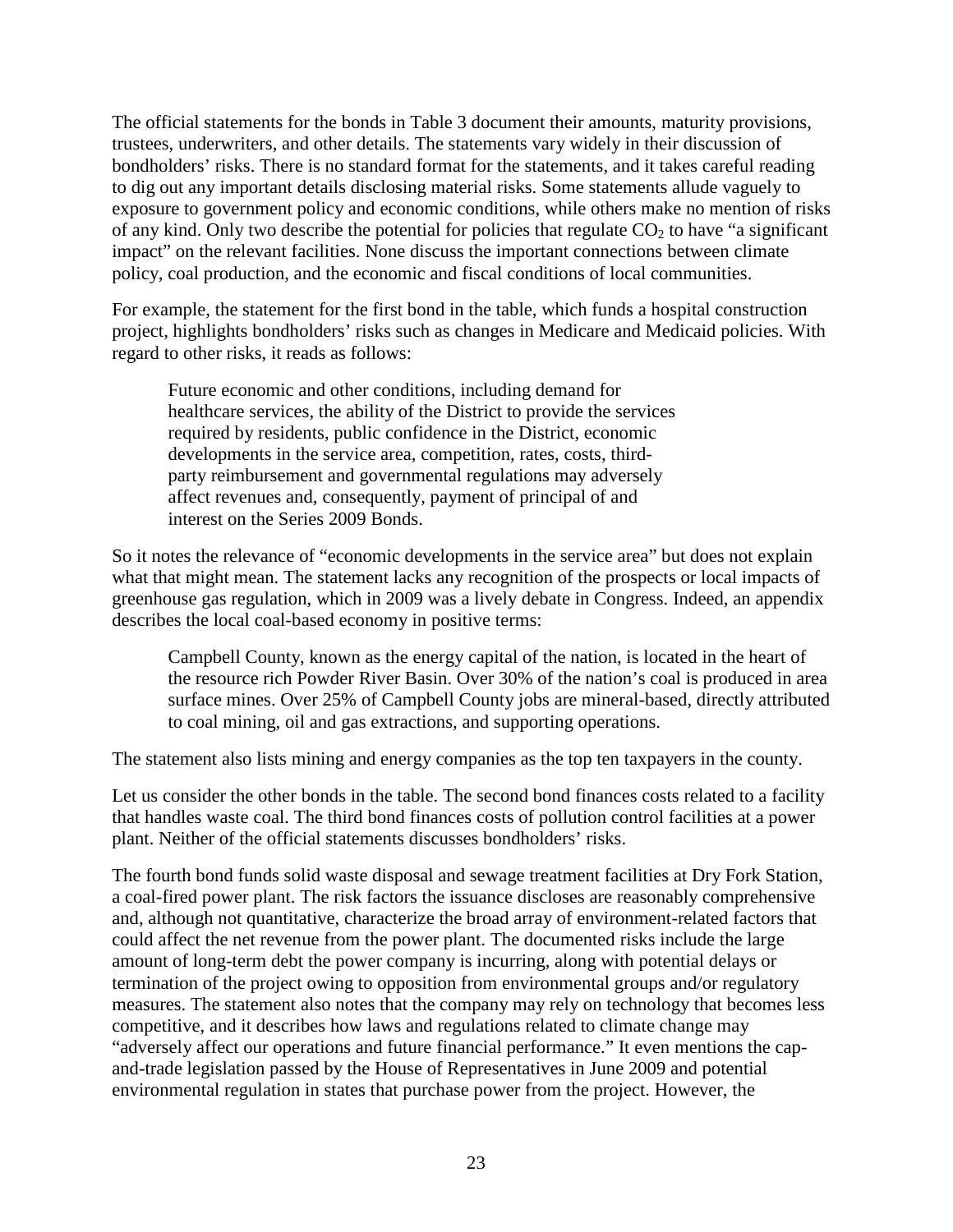document does not address risks to the economy of the surrounding community. If the coal economy collapses and demand for power declines along with it, we have no information about what that would mean for bondholders' risks.

The fifth bond in the table, a general obligation bond issued by Mercer County, North Dakota, includes just one sentence describing risks (p. 80): "Mercer County is exposed to various risks of loss relating to torts; theft of, damage to, and destruction of assets; errors and omissions; injuries to employees; and natural disasters." It lists the major employers, which include energy and mining companies, and the Revenue Obligations page notes that "[d]ebt is supported by coal severance and conversion tax receipts." Most of the ledgers reporting tax receipts do not break down tax revenues related to coal and other sources, but one that does (p. 16 of an attached audited financial statement for 2013) shows that of about \$7 million in general revenues for Mercer County, about \$3.3 million came from the coal severance and conversion taxes. This extreme dependence on coal production seems an obvious material risk, yet the statement includes no discussion of it.

The statement for the sixth bond, another pollution control issuance for energy operations, reads much like the fourth bond, including a discussion of climate and water quality regulations. It also highlights risks associated with natural gas prices and Federal Energy Regulatory Commission policy. However, like the fourth bond, the document does not address risks associated with the economy of the surrounding community.

The seventh bond lists factors affecting the business operations of the company:

Future Economic Conditions. The Company's operations and financial performance may be adversely affected by a number of factors including, but not limited to, the Company's ongoing involvement in diversification efforts, the timing and scope of deregulation and open competition, growth of electric revenues, impact of the investment performance of the utility's pension plan, changes in the economy, governmental and regulatory action, weather conditions, fuel and purchased power costs, environmental issues, resin prices, and other factors discussed from time to time in reports the corporation files with the Securities and Exchange Commission.

It is interesting that resin prices rise to the significance of specific mention, whereas the potentially calamitous effects of climate policy on coal production do not.

In principle, investors can turn to ratings agencies for guidance. Ratings agencies have assessed most of the bonds in table 3, ranging from Baa to Aaa, with most bonds falling somewhere in between. In some instances, ratings reports are not much better than official statements in describing the risks, and sometimes they are worse. For example, Fitch gave the seventh bond in the table an A+ rating in 2015, highlighting only the upside potential of energy development and indicating no risk associated with climate or other environmental policies.

That said, some ratings are shifting and ratings agencies are paying new attention to coaldependent regions. Two of the seven bonds in the table received systematic downgrades from ratings agencies, with exposure to coal cited as a factor in the ratings agencies' reviews. None have received an upgrade. For example, in 2018 Moody's downgraded the fifth bond in table 3 to Baa1 "based on the county's narrowed financial position following consecutive years of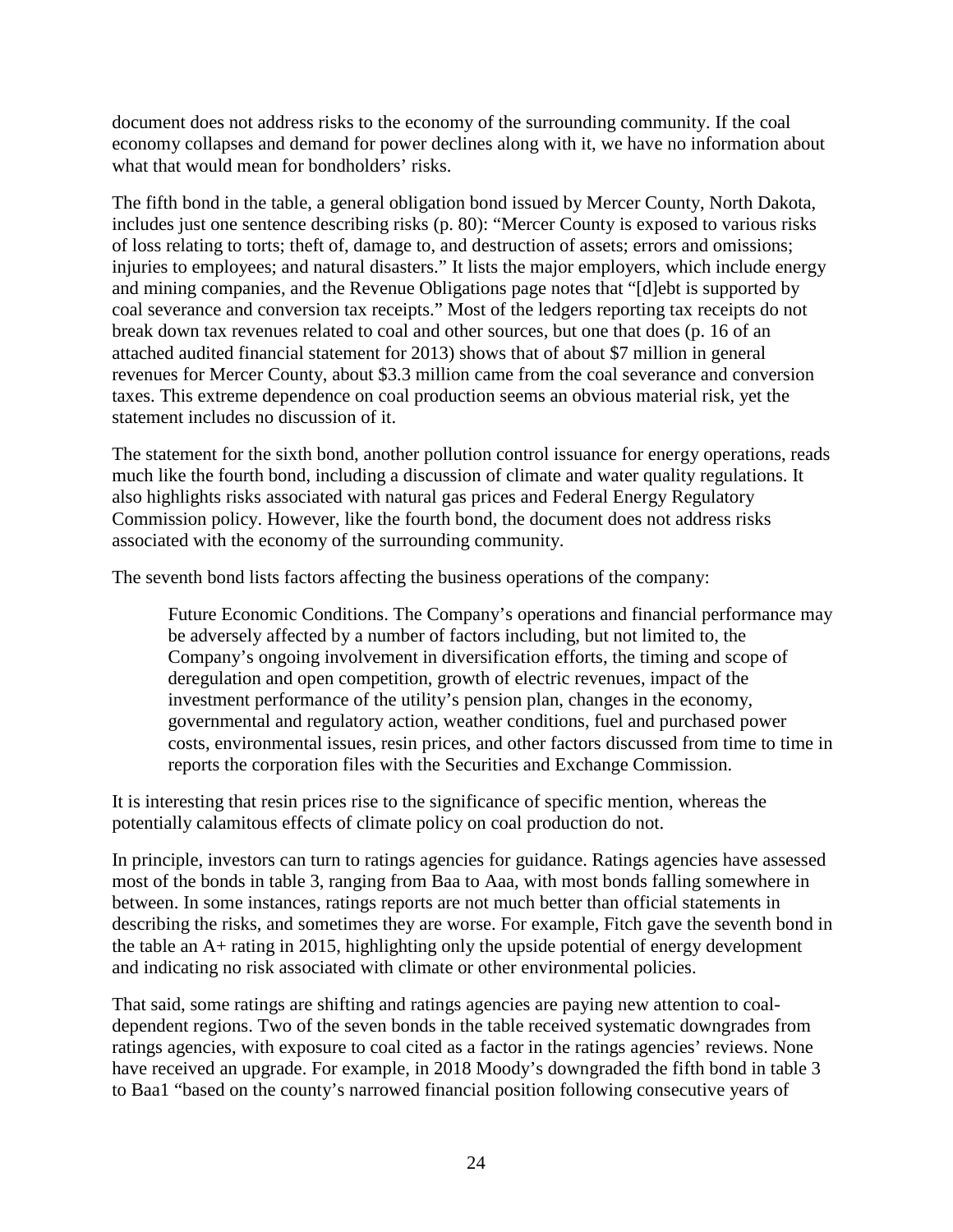declines in liquidity driven by negative expenditure variances. The rating also reflects the county's moderate tax base with consecutive years of tax base growth, but with some concentration in coal mining and power generation, strong demographics, low fixed costs and debt burden with moderate pension burden." Still, even Moody's downgraded rating places the security as "investment grade" with only "moderate credit risks."<sup>[42](#page-24-0)</sup>

According to a 2019 report from S&P Global Ratings, "For nearly a decade, U.S. coal production has been on the decline. Global efforts to stem emissions of carbon dioxide from fossil fuels and the availability of cheap alternative renewable energy sources will limit future growth of coal production. In S&P Global Ratings' opinion, reliance on coal-related revenue and economic activity, absent diversification, may result in long-term credit deterioration for some U.S. government entities…Severance tax volatility, eroding property tax assessments, and economic decline are the major credit factors affecting coal-reliant regions (2019)."

## **6. Conclusions and implications for policy**

Coal industry jobs in the United States have declined for decades due to labor-saving automation. In recent years, coal demand and production have begun to fall as well, owing primarily to lower cost alternatives. Economic modeling shows this decline will dramatically steepen under a price on carbon or regulatory program. While obstacles remain, momentum for federal climate change policy is growing in the United States and threatening the fiscal future of coal-reliant areas.

Several policy implications arise. First, diversifying a rural economy that is deeply integrated with a particular industry is a difficult task, but it is central to long run sustainability – as is a more diverse revenue base. Attracting new non-fossil business investment may bring new residents and demands on public services. Unless the tax system includes non-mineral revenue instruments like property and sales taxes, an inflow of residents can be a net negative on district budgets. Some jurisdictions may be able to attract new businesses by offering favorable business environments and by investing in local infrastructure that makes the area a more desirable place to live. The town of Greenville, South Carolina, is one example. Once the "textile center of the world," a combination of incentives and attractive amenities helped Greenville transform into a popular destination for new businesses.<sup>[43](#page-24-1)</sup>

Second, economic revitalization will require large investments and thus significant external support for already-struggling coal-dependent communities and workers. A federal carbon tax could provide tens to hundreds of billions of dollars per year in new federal government revenues, a small fraction of which could be devoted to coal communities and workers. For example, the U.S. Congressional Budget Office estimates that a greenhouse gas tax starting at \$25 per ton of  $CO_2$  equivalent, rising at 2 percent over inflation each year could raise over \$1 trillion over 10 years.<sup> $44$ </sup> Polling suggests that American households would be willing to spend carbon tax revenues on assisting displaced workers in the coal industry by enough to

<span id="page-24-0"></span>l  $42$  The Moody's rating scale and definitions can be found at: [https://www.moodys.com/sites/products/productattachments/ap075378\\_1\\_1408\\_ki.pdf](https://www.moodys.com/sites/products/productattachments/ap075378_1_1408_ki.pdf)

<span id="page-24-1"></span><sup>43</sup> Torres and Saraiva 2018

<span id="page-24-2"></span><sup>&</sup>lt;sup>44</sup> Detailed revenue estimates can be found here:<https://www.cbo.gov/budget-options/2018/54821>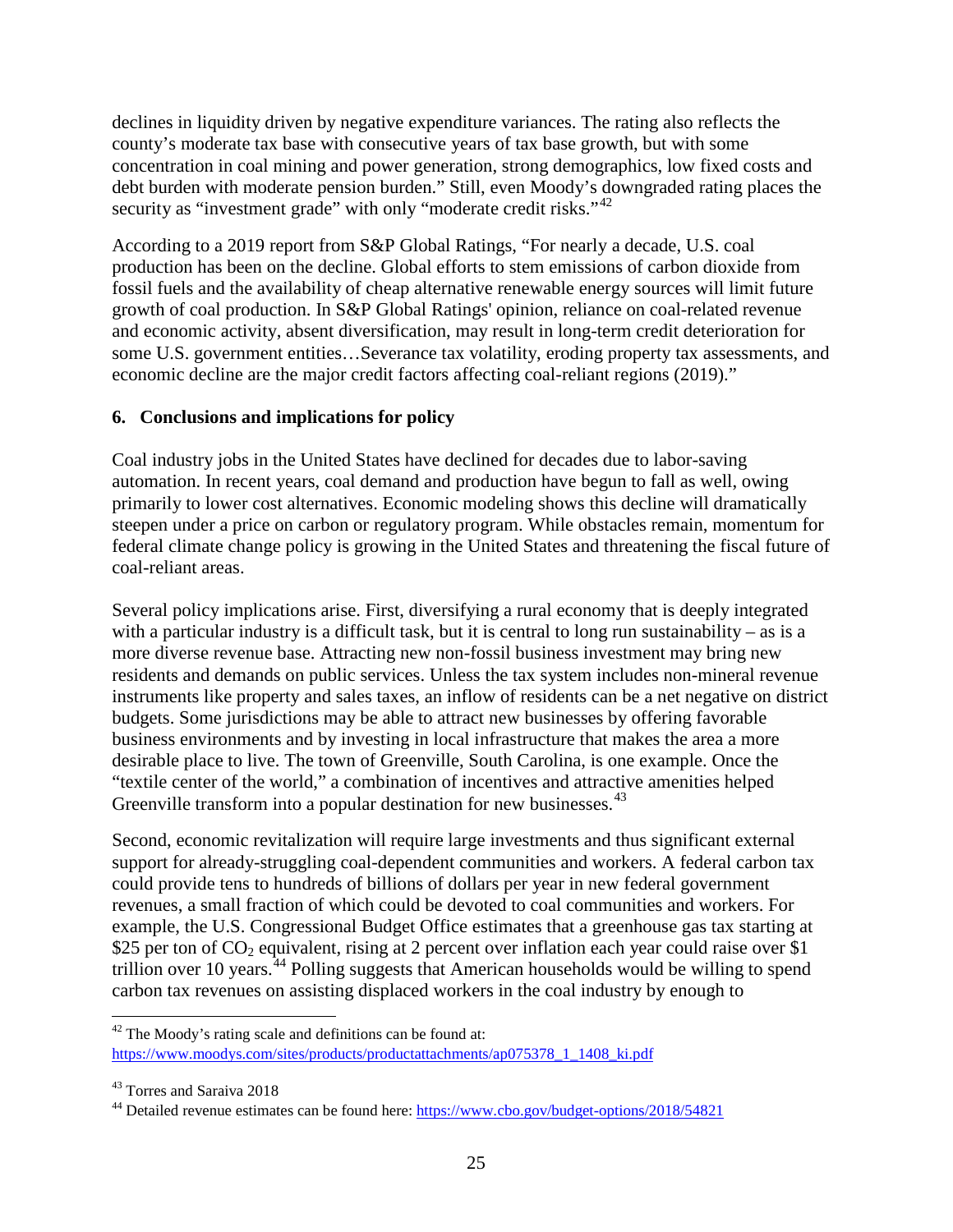compensate each miner nearly \$146,000 (Kotchen et al. 2017). External support does not necessarily need to be funded with carbon pricing. For example, in 2019 some Democratic presidential candidates pledged generous support for displaced fossil fuel workers, including wage supplements, healthcare, housing, relocation assistance, and job training.

The question arises how and how much money should be spent to best ameliorate the burdens in coal country. Relatively straightforward options include temporarily backfilling lost state and local coal-related revenue, supplementing miners' pension and health benefits, replenishing funds for black lung disease benefits, and paying to reclaim areas mined by bankrupt companies. Other options, such as workforce and community development and water quality remediation, may be important to a successful transition but the optimal approaches may vary widely across different locations. Health needs also vary locally. As discussed in Metcalf and Wang (2019), some coal-reliant areas are pummeled by opioid addiction. To the extent feasible, it could make sense to bolster health benefits and economic development with additional substance abuse assistance.

Further research is needed to elaborate these and other approaches as well as to estimate appropriate funding levels. A brief review suggests spending in some categories would range in the tens of billions of dollars cumulatively over the coming decades -- still quite small relative to potential carbon pricing revenue. For example, the Black Lung Benefits  $Act^{45}$  $Act^{45}$  $Act^{45}$  provides monthly payments and medical benefits to coal miners disabled by lung disease from their job. Currently under-financed by an excise tax on coal, the Black Lung Liability Trust Fund's cumulative outstanding shortfall could exceed \$15 billion by 2050.<sup>[46](#page-25-1)</sup>

Mine reclamation is another potential line item that could also create local jobs. By law, mine operators must restore the land (federal or private) to a condition no worse than that supporting the uses the land could support before mining. However, some firms have not appropriately planned for their cleanup liabilities, both because they have insufficiently bonded and because some states have allowed them to "self-bond," that is to underwrite the reclamation guarantees with the assets of the firm rather than through third-party contracts. According to the US Department of the Interior, total unfunded costs for reclamation of about \$10.7 billion could fall to states and tribes (Congressional Research Service 2020). This number could grow substantially with more coal mining bankruptcies.

Environmental and cost effectiveness arguments also support prompt and thorough reclamation. Ongoing drainage from coal mines can contaminate drinking water and soil, causing long-term health damages, disrupting aquatic organisms, and corroding infrastructure. If residents cannot even drink their local water, attracting new investment could be nearly impossible. About 28 percent of coal-rich Central Appalachian water streams are impaired by mine drainage.<sup>[47](#page-25-2)</sup> In West Virginia, the cost of correcting acidic mine drainage-related problems with currently available

<span id="page-25-2"></span>

<span id="page-25-1"></span><span id="page-25-0"></span><sup>&</sup>lt;sup>45</sup> Black Lung Benefits Act of 1972, 30 U.S.C. §901.<br><sup>46</sup> U.S. Government Accountability Office 2018<br><sup>47</sup> According to the West Virginia Department of Water: [http://www.appalmad.org/wp](http://www.appalmad.org/wp-content/uploads/2010/11/IR_Report_Only_EPA.pdf)[content/uploads/2010/11/IR\\_Report\\_Only\\_EPA.pdf.](http://www.appalmad.org/wp-content/uploads/2010/11/IR_Report_Only_EPA.pdf)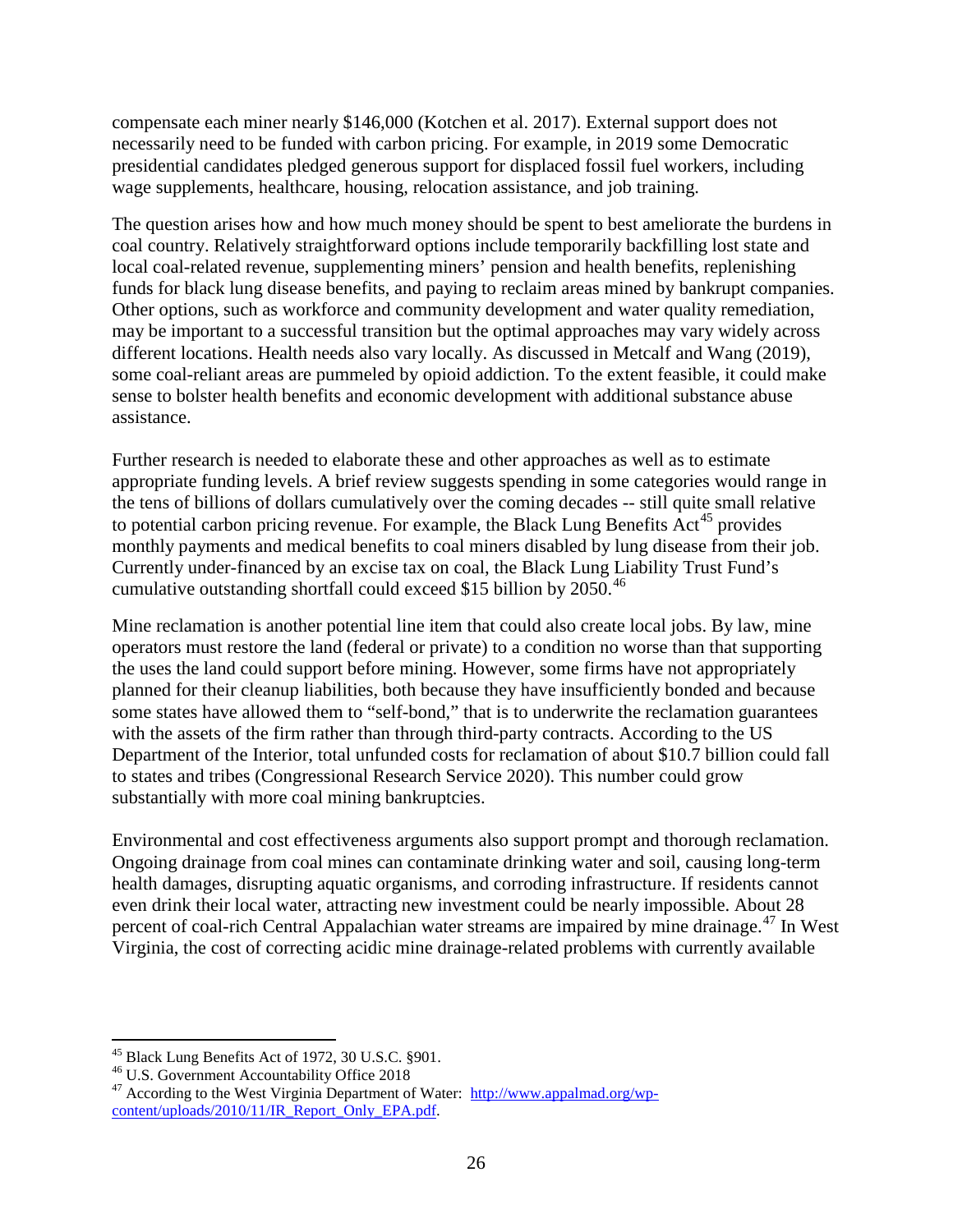technology is estimated at \$5 to \$15 billion.<sup>[48](#page-26-0)</sup> Rapidly addressing water quality can minimize damages and lower overall cleanup costs (Kefeni et al. 2017).

Some may argue that if states have to absorb under-funded cleanup costs, it is the natural consequence of allowing industries to capture their regulators and federal taxpayers should not bail them out. However, lifting the reclamation burden from coal states (perhaps with the proviso of no further self-bonding) and otherwise ameliorating the disproportionate burdens of climate policy on coal-reliant areas may be critical elements of a deal that enables the adoption of federal climate policy.

<span id="page-26-0"></span><sup>&</sup>lt;sup>48</sup>As estimated by the U.S. Geological Survey: [https://www.usgs.gov/special-topic/water-science](https://www.usgs.gov/special-topic/water-science-school/science/mining-and-water-quality?qt-science_center_objects=0#qt-science_center_objects)[school/science/mining-and-water-quality?qt-science\\_center\\_objects=0#qt-science\\_center\\_objects](https://www.usgs.gov/special-topic/water-science-school/science/mining-and-water-quality?qt-science_center_objects=0#qt-science_center_objects)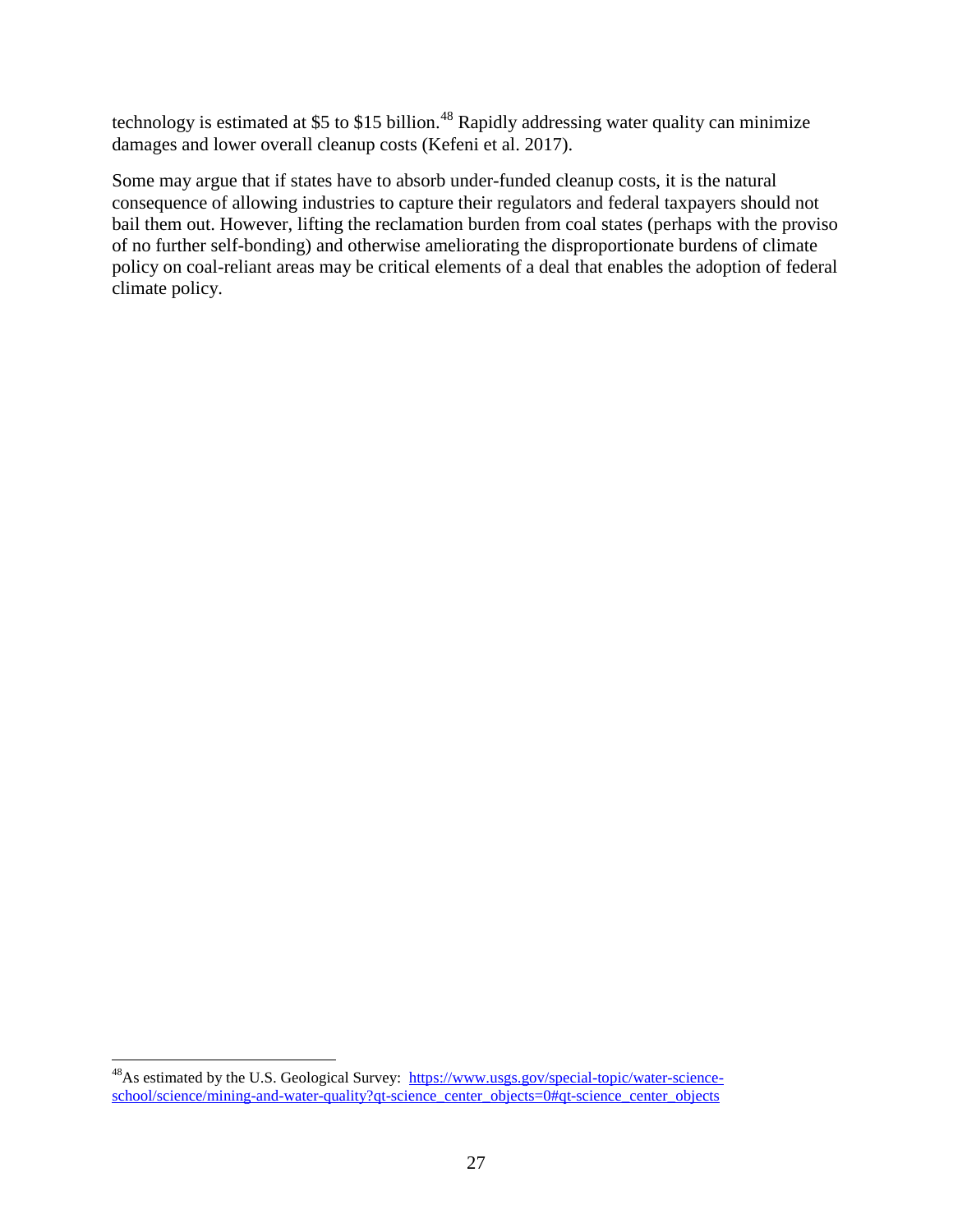#### **References**

Boone County Government2015. *Levy Rates for the County and Cities in Boone County.*

Campbell County. 2018. *Fiscal Year 2017–18 Report*. [https://www.ccgov.net/ArchiveCenter/ViewFile/Item/478.](https://www.ccgov.net/ArchiveCenter/ViewFile/Item/478)

Campbell County Board of County Commissioners. 2017. *A Campbell County Profile: Socioeconomics*. [https://www.wyo](https://www.wyo-wcca.org/files/4015/0462/2986/Socioeconomic_profile_Campbell_County_March_2017.pdf)[wcca.org/files/4015/0462/2986/Socioeconomic\\_profile\\_Campbell\\_County\\_March\\_2017.pdf](https://www.wyo-wcca.org/files/4015/0462/2986/Socioeconomic_profile_Campbell_County_March_2017.pdf)

Campbell County Department of Revenue. 2018. *2018 Annual Report*.

Campbell County. 2018. *Financial and Compliance Report for the fiscal year ending June 30, 2018*. [https://www.ccgov.net/ArchiveCenter/ViewFile/Item/477.](https://www.ccgov.net/ArchiveCenter/ViewFile/Item/477)

Congressional Research Service. 2020. *The Abandoned Mine Reclamation Fund: Issues and*  Legislation in the 116th Congress. [https://crsreports.congress.gov/product/pdf/IF/IF11352.](https://crsreports.congress.gov/product/pdf/IF/IF11352)

Consensus Revenue Estimating Group (CREG). 2018. *Wyoming State Government Revenue Forecast*.

Coglianese J, Todd D. Gerarden, and James H. Stock. 2020. "The Effects of Fuel Prices, Regulations, and Other Factors on U.S. Coal Production, 2008-2016." *The Energy Journal* 41 (1).

Cullen, Joseph A, and Erin T. Mansur. 2017. "Inferring Carbon Abatement Costs in Electricity Markets: A Revealed Preference Approach Using the Shale Revolution." *American Economic Journal: Economic Policy* 9(3): 106-33*.* 

Energy Information Administration. 2018. *Annual Energy Outlook 2018*. [https://www.eia.gov/outlooks/aeo/pdf/AEO2018.pdf.](https://www.eia.gov/outlooks/aeo/pdf/AEO2018.pdf)

———. 2019a. *FAQ: What Is U.S. Electricity Generation by Energy Source?* https://www.eia.gov/tools/faqs/faq.php?id=427 $\&t=3$ .

———. 2019b. *EIA Forecasts Renewables Will Be Fastest Growing Source of Electricity Generation*. Today In Energy. [https://www.eia.gov/todayinenergy/detail.php?id=38053.](https://www.eia.gov/todayinenergy/detail.php?id=38053)

———. 2019c. *In 2018, U.S. Coal Production Declined as Exports and Appalachian Region Prices Rose.* Today in Energy. [https://www.eia.gov/todayinenergy/detail.php?id=38132.](https://www.eia.gov/todayinenergy/detail.php?id=38132)

Fitzgerald, Timothy. 2014. "Importance of Mineral Rights and Royalty Interests for Rural Residents and Landowners." *Choices,* 4th Quarter. [http://www.choicesmagazine.org/choices](http://www.choicesmagazine.org/choices-magazine/theme-articles/is-the-natural-gas-revolution-all-its-fracked-up-to-be-for-local-economies/importance-of-mineral-rights-and-royalty-interests-for-rural-residents-and-landowners)[magazine/theme-articles/is-the-natural-gas-revolution-all-its-fracked-up-to-be-for-local](http://www.choicesmagazine.org/choices-magazine/theme-articles/is-the-natural-gas-revolution-all-its-fracked-up-to-be-for-local-economies/importance-of-mineral-rights-and-royalty-interests-for-rural-residents-and-landowners)[economies/importance-of-mineral-rights-and-royalty-interests-for-rural-residents-and](http://www.choicesmagazine.org/choices-magazine/theme-articles/is-the-natural-gas-revolution-all-its-fracked-up-to-be-for-local-economies/importance-of-mineral-rights-and-royalty-interests-for-rural-residents-and-landowners)[landowners.](http://www.choicesmagazine.org/choices-magazine/theme-articles/is-the-natural-gas-revolution-all-its-fracked-up-to-be-for-local-economies/importance-of-mineral-rights-and-royalty-interests-for-rural-residents-and-landowners)

Headwater Economics. 2017. *Coal Extraction Revenue and Spending: A Comparison among Western States.* [https://headwaterseconomics.org/energy/coal/coal-fiscal-policies.](https://headwaterseconomics.org/energy/coal/coal-fiscal-policies)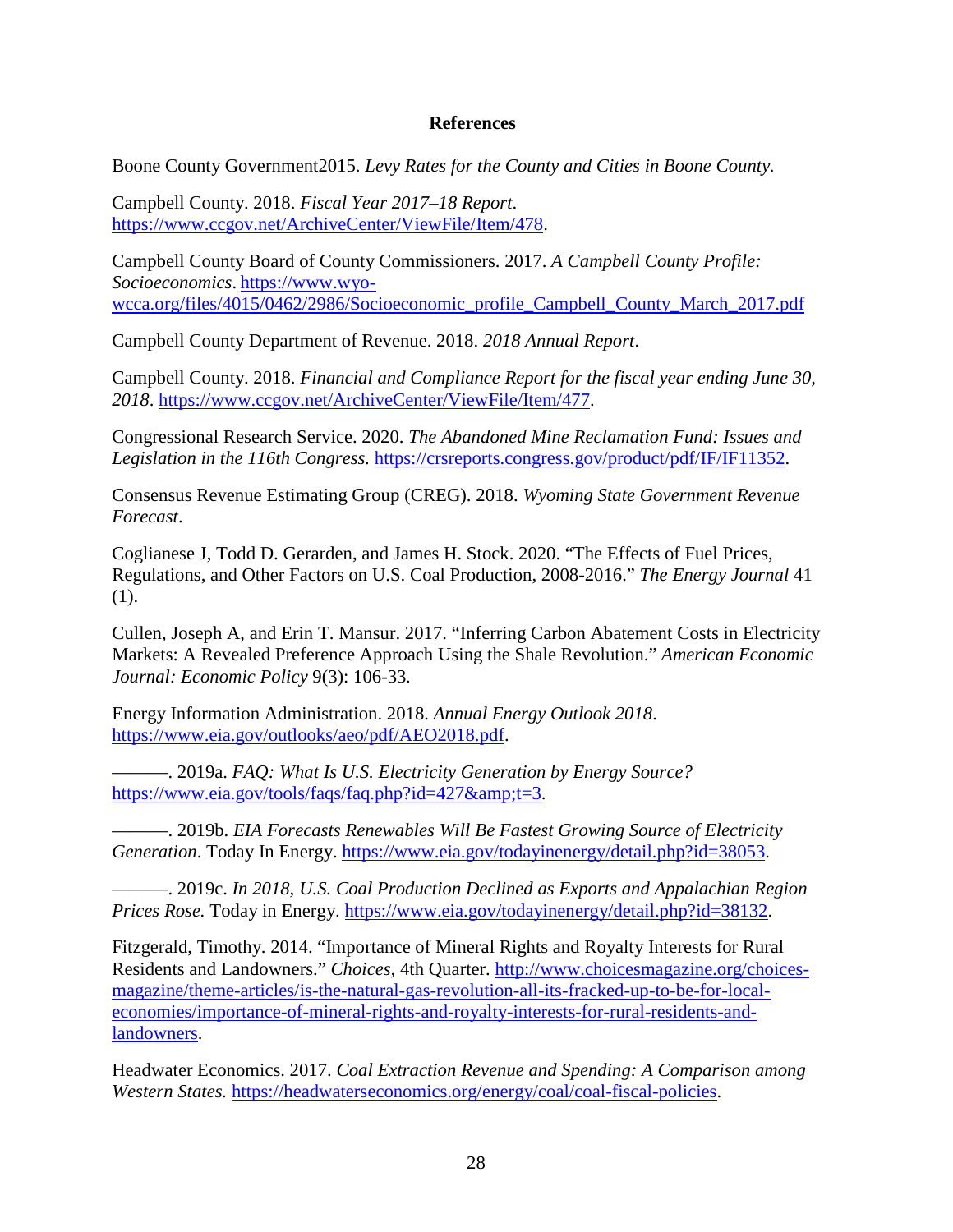Houser, Trevor, Jason Bordoff, and Peter Marsters. 2017. "Can Coal Make a Comeback?" *Center on Global Energy Policy*, Columbia SIPA.

[https://energypolicy.columbia.edu/sites/default/files/Center%20on%20Global%20Energy%20P](https://energypolicy.columbia.edu/sites/default/files/Center%20on%20Global%20Energy%20Policy%20Can%20Coal%20Make%20a%20Comeback%20April%202017.pdf) [olicy%20Can%20Coal%20Make%20a%20Comeback%20April%202017.pdf.](https://energypolicy.columbia.edu/sites/default/files/Center%20on%20Global%20Energy%20Policy%20Can%20Coal%20Make%20a%20Comeback%20April%202017.pdf)

Jenkins, Jeff. 2015. "Boone County Looks to Close One-Third of Its Elementary Schools." *MetroNews: The Voice of West Virginia,* November 2, 2015. [http://wvmetronews.com/2015/11/02/boone-county-looks-to-close-one-third-of-its-elementary](http://wvmetronews.com/2015/11/02/boone-county-looks-to-close-one-third-of-its-elementary-schools/)[schools/.](http://wvmetronews.com/2015/11/02/boone-county-looks-to-close-one-third-of-its-elementary-schools/)

Kaufman, Noah. 2018. "How the Bipartisan Energy Innovation and Carbon Dividend Act Compares to Other Carbon Tax Proposals." Commentary. *Center on Global Energy Policy*, Columbia SIPA. [https://energypolicy.columbia.edu/research/commentary/how-bipartisan](https://energypolicy.columbia.edu/research/commentary/how-bipartisan-energy-innovation-and-carbon-dividend-act-compares-other-carbon-tax-proposals)[energy-innovation-and-carbon-dividend-act-compares-other-carbon-tax-proposals.](https://energypolicy.columbia.edu/research/commentary/how-bipartisan-energy-innovation-and-carbon-dividend-act-compares-other-carbon-tax-proposals)

Kaufman, Noah, John Larsen, Peter Marsters, Hannah Kolus, and Shashank Mohan. 2019. "An Assessment of the Energy Innovation and Carbon Dividend Act." *Center on Global Energy Policy,* Columbia SIPA. [https://energypolicy.columbia.edu/sites/default/files/file](https://energypolicy.columbia.edu/sites/default/files/file-uploads/EICDA_CGEP-Report.pdf)[uploads/EICDA\\_CGEP-Report.pdf.](https://energypolicy.columbia.edu/sites/default/files/file-uploads/EICDA_CGEP-Report.pdf)

Kefeni, Kebede K., Titus A.M. Msagati, Bheki B. Mamba. 2017. "Acid mine drainage: Prevention, treatment options, and resource recovery: A review." *Journal of Cleaner Production* 151: 475-493.

Kent, Calvin. 2016. *The Cruel Coal Facts: The Impact on West Virginia Counties from the Collapse of the Coal Economy*. National Association of Counties.

Kolstad, Charles D. 2017. "What Is Killing the US Coal Industry?" Policy brief. *Stanford Institute for Economic Policy Research*. [https://siepr.stanford.edu/research/publications/what](https://siepr.stanford.edu/research/publications/what-killing-us-coal-industry)[killing-us-coal-industry.](https://siepr.stanford.edu/research/publications/what-killing-us-coal-industry)

Kotchen, Matthew J., Zachary M. Turk, and Anthony A. Leiserowitz. 2017. "Public willingness to pay for a US carbon tax and preferences for spending the revenue." *Environmental Research Letters* 12(2017): 094012. [https://doi.org/10.1088/1748-9326/aa822a.](https://doi.org/10.1088/1748-9326/aa822a)

Larsen, John, Kate Larsen, Whitney Herndon, Peter Marsters, Hannah Pitt, and Shashank Mohan. 2018. "Taking Stock 2018." *Rhodium Group*. [https://rhg.com/research/taking-stock-](https://rhg.com/research/taking-stock-2018/)[2018/.](https://rhg.com/research/taking-stock-2018/)

Malm, Elizabeth. 2013. "Federal Mineral Royalty Disbursements to States and the Effects of Sequestration." *Tax Foundation*. [https://taxfoundation.org/federal-mineral-royalty](https://taxfoundation.org/federal-mineral-royalty-disbursements-states-and-effects-sequestration/)[disbursements-states-and-effects-sequestration/.](https://taxfoundation.org/federal-mineral-royalty-disbursements-states-and-effects-sequestration/)

Malm, Elizabeth. 2017. "Federal Mineral Royalty Disbursements to States and the Effects of Sequestration." *Tax Foundation*.

McFarland, James R., Allen A. Fawcett, Adele C. Morris, John M. Reilly, and Peter J. Wilcoxen. 2018. "Overview of the EMF 32 Study on U.S. Carbon tax scenarios." *Climate Change Economics* 9, no. 1, 1840002. [https://doi.org/10.1142/S201000781840002X.](https://doi.org/10.1142/S201000781840002X)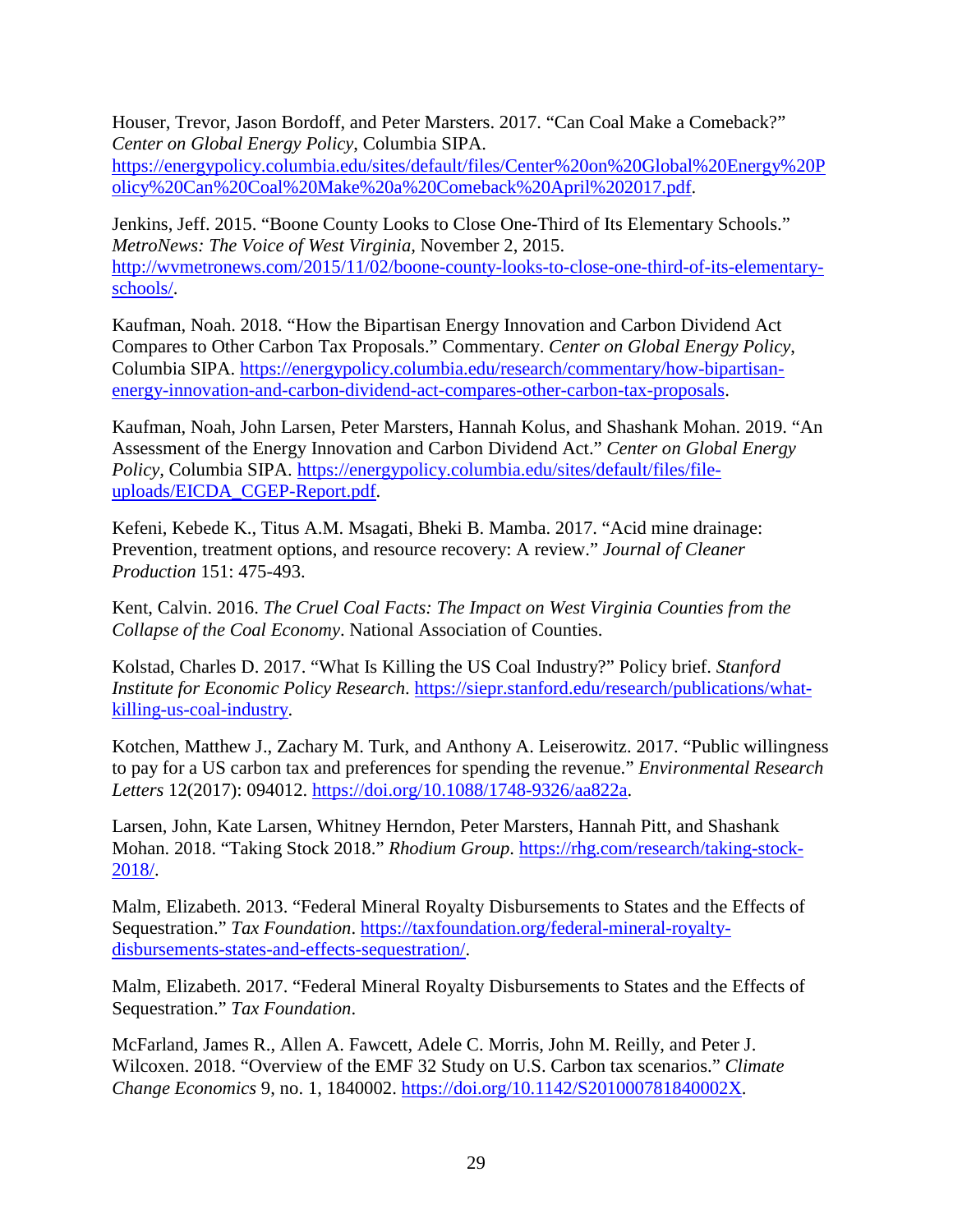McKim, Cooper. 2018. "How The Alpha Bankruptcy Could Lead to Change in the Law." *Wyoming Public Media,* June 29, 2018. [https://www.wyomingpublicmedia.org/post/how-alpha](https://www.wyomingpublicmedia.org/post/how-alpha-bankruptcy-could-lead-change-law)[bankruptcy-could-lead-change-law.](https://www.wyomingpublicmedia.org/post/how-alpha-bankruptcy-could-lead-change-law)

Mercer County, North Dakota. 2016. *Audit Report.*

Metcalf, Gilbert E. and Qitong Wang. 2019. "Abandoned by Coal, Swallowed by Opioids?" *NBER Working Paper* No. w26551*.*

Morris, Adele, Noah Kaufman, and Siddhi Doshi. 2019. "The Risk of Fiscal Collapse in Coalreliant Communities. *Center on Global Energy Policy, Columbia University.* [https://energypolicy.columbia.edu/research/report/risk-fiscal-collapse-coal-reliant-communities.](https://energypolicy.columbia.edu/research/report/risk-fiscal-collapse-coal-reliant-communities)

Muni Facts. Pamphlet. *Municipal Securities Rulemaking Board.* [http://www.msrb.org/msrb1/pdfs/MSRB-Muni-Facts.pdf.](http://www.msrb.org/msrb1/pdfs/MSRB-Muni-Facts.pdf)

Newell, Richard G. and Daniel Raimi. 2018. "US state and local oil and gas revenue sources and uses." *Energy Policy* 112: 12-18.

North Dakota State Treasurer. Website. *North Dakota State Government*. [http://www.nd.gov/treasurer/revenue-distribution/.](http://www.nd.gov/treasurer/revenue-distribution/)

North Dakota Tax. Website. *North Dakota State Government*. [https://www.nd.gov/tax/user/businesses/formspublications/coal-severance-tax.](https://www.nd.gov/tax/user/businesses/formspublications/coal-severance-tax)

North Dakota Tax Commissioner. 2018. *State and Local Taxes: An Overview and Comparative Guide.* Ryan Rauschenberger. [https://www.nd.gov/tax/data/upfiles/media/2018-red-book](https://www.nd.gov/tax/data/upfiles/media/2018-red-book-web.pdf?20190630151441)[web.pdf?20190630151441.](https://www.nd.gov/tax/data/upfiles/media/2018-red-book-web.pdf?20190630151441)

O'Leary, Sean. 2011. "Property Taxes: A West Virginia Primer." *West Virginia Center on Budget & Policy*.

Richards, Heather. 2019. "Wyoming Coal Is Likely Declining Faster than Expected." *Star Tribune*, April 8, 2019. [https://trib.com/business/energy/wyoming-coal-is-likely-declining](https://trib.com/business/energy/wyoming-coal-is-likely-declining-faster-than-expected/article_be851caa-22df-558a-b7f5-51b24f077282.html)[faster-than-expected/article\\_be851caa-22df-558a-b7f5-51b24f077282.html.](https://trib.com/business/energy/wyoming-coal-is-likely-declining-faster-than-expected/article_be851caa-22df-558a-b7f5-51b24f077282.html)

S&P Global Ratings. 2019. *Environmental, Social, And Governance: Long-Term Credit Challenges Facing U.S. State And Local Governments In Coal-Producing Regions*. [https://www.spglobal.com/ratings/en/research/articles/190925](https://www.spglobal.com/ratings/en/research/articles/190925-environmental-social-and-governance-long-term-credit-challenges-facing-u-s-state-and-local-governments-in-coal-11137772) [environmental-social-and-governance-long-term-credit-challenges-facing-u-](https://www.spglobal.com/ratings/en/research/articles/190925-environmental-social-and-governance-long-term-credit-challenges-facing-u-s-state-and-local-governments-in-coal-11137772)

[s-state-and-local-governments-in-coal-11137772.](https://www.spglobal.com/ratings/en/research/articles/190925-environmental-social-and-governance-long-term-credit-challenges-facing-u-s-state-and-local-governments-in-coal-11137772)

State of North Dakota. 2016. *Comprehensive Annual Financial Report*. [http://www.nd.gov/fiscal/cafr/.](http://www.nd.gov/fiscal/cafr/)

Torres, Craig, and Catarina Saraiva. 2018. "The New Startup South." Bloomberg Businessweek. June 21.

[https://www.bloomberg.com/news/features/2018-06-21/the-textile-town](https://www.bloomberg.com/news/features/2018-06-21/the-textile-town-becomingthe-silicon-valley-of-the-south)[becomingthe-silicon-valley-of-the-south.](https://www.bloomberg.com/news/features/2018-06-21/the-textile-town-becomingthe-silicon-valley-of-the-south)